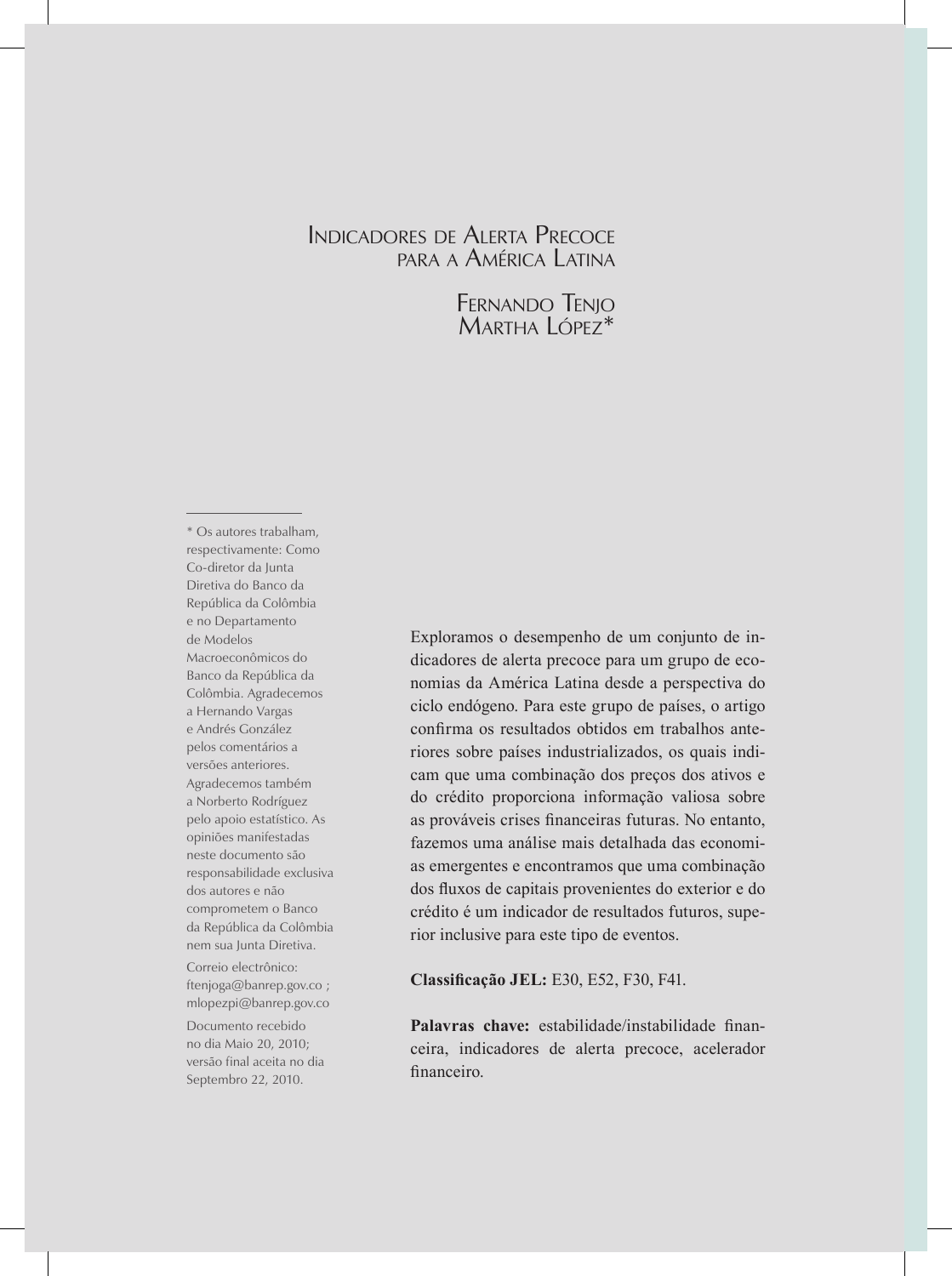# Indicadores de Alerta Temprana para América Latina

Fernando Tenjo MARTHA LÓPEZ<sup>\*</sup>

Exploramos el desempeño de un conjunto de indicadores de alerta temprana para un grupo de economías de América Latina desde la perspectiva del ciclo endógeno. Para este grupo de países, el artículo confirma los resultados obtenidos en trabajos anteriores sobre países industrializados, los cuales indican que una combinación de precios de los activos y crédito proporciona información valiosa acerca de probables crisis financieras futuras. Sin embargo, hacemos un análisis más detallado de las economías emergentes y encontramos que una combinación de flujos de capitales provenientes del exterior y crédito es un indicador de resultados futuros incluso superior para este tipo de eventos.

**Clasificación JEL:** E30, E52, F30, F41.

Palabras clave: (in)estabilidad financiera, indicadores de alerta temprana, acelerador financiero.

\* Los autores trabajan, respectivamente: como Codirector de la Junta Directiva del Banco de la República de Colombia y en el Departamento de Modelos Macroeconómicos del Banco de la República de Colombia.

Agradecemos a Hernando Vargas y Andrés González por sus comentarios a versiones anteriores. Agradecemos también a Norberto Rodríguez por el apoyo estadístico. Las opiniones expresadas en este documento son responsabilidad exclusiva de los autores y no comprometen al Banco de la República de Colombia ni a su Junta Directiva. Correos electrónicos: ftenjoga@banrep.gov.co, mlopezpi@banrep.gov.co; Documento recibido el 20 de mayo de 2010; versión final aceptada el 22 de septiembre de 2010.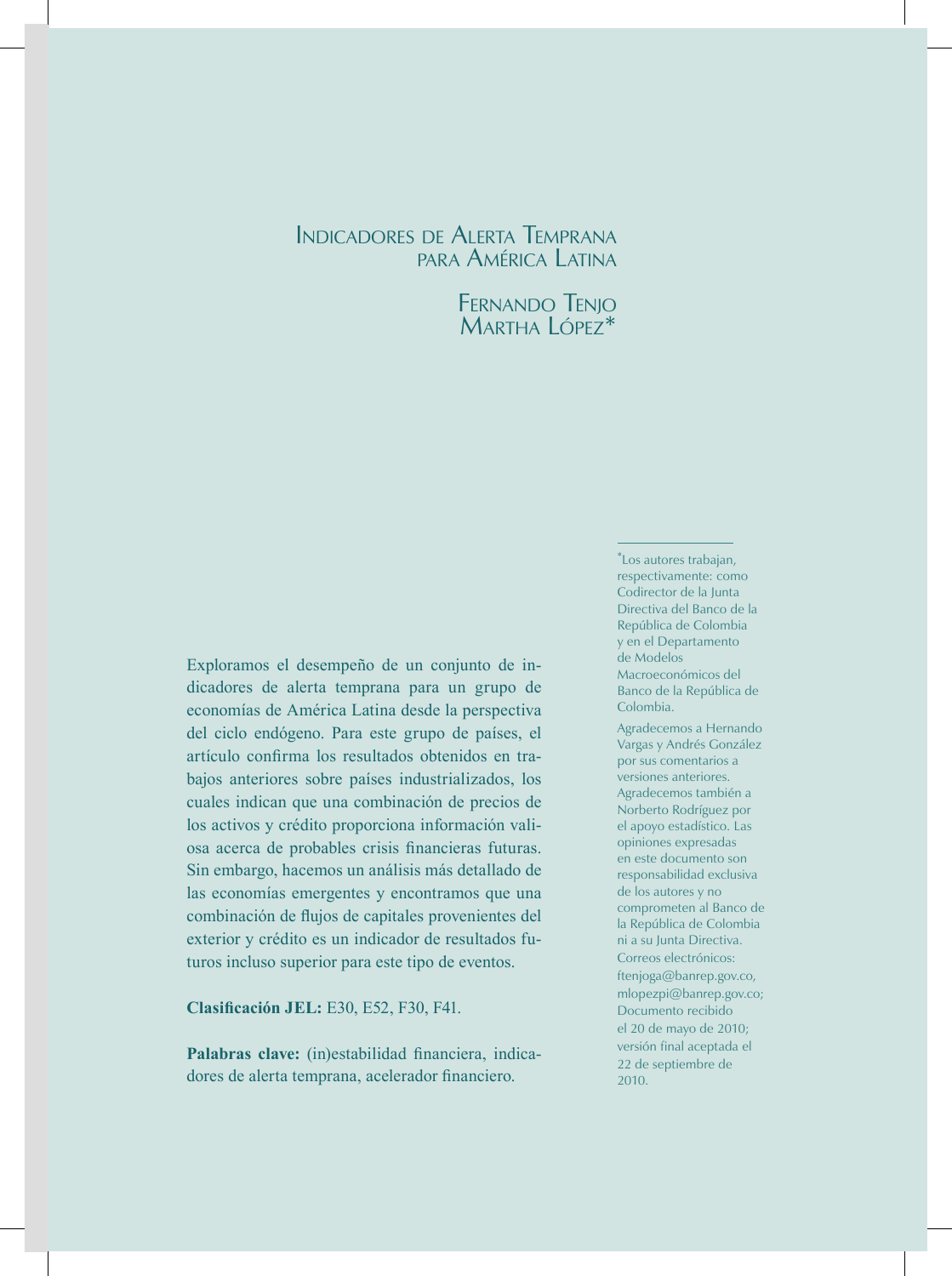# Early Warning Indicators for Latin America

Fernando Tenjo Martha López\*

\* The authors work, respectively: as Codirector of the Board of Directors of the Banco de la República de Colombia and at the Department of Macroeconomic Models of the Banco de la República de Colombia. We would like to thank Hernando Vargas and Andres González for comments on earlier drafts. We also thank Norberto Rodriguez for statistical support. The views expressed in this paper are those of the authors and do not necessarily represent those of the Banco de la República de Colombia or its Board of Directors. E-mails: ftenjoga@banrep.gov.co, mlopezpi@banrep.gov.co; Document received: 20 May 2010; final version accepted: 22 September 2010.

We explore the performance of a set of early warning indicators for a group of Latin American economies under the endogenous cycle perspective. For this group of countries, the paper confirms the results of previous work on industrialized countries, which indicate that a combination of asset prices and credit provides valuable information of probable future financial crises. However, we go a step further in the analysis of emerging economies and find that a combination of capital flows from abroad and credit is an even superior leading indicator of such events.

**JEL Classification:** E30, E52, F30, F41.

**Keywords:** financial (in)stability, early warning indicators, financial accelerator.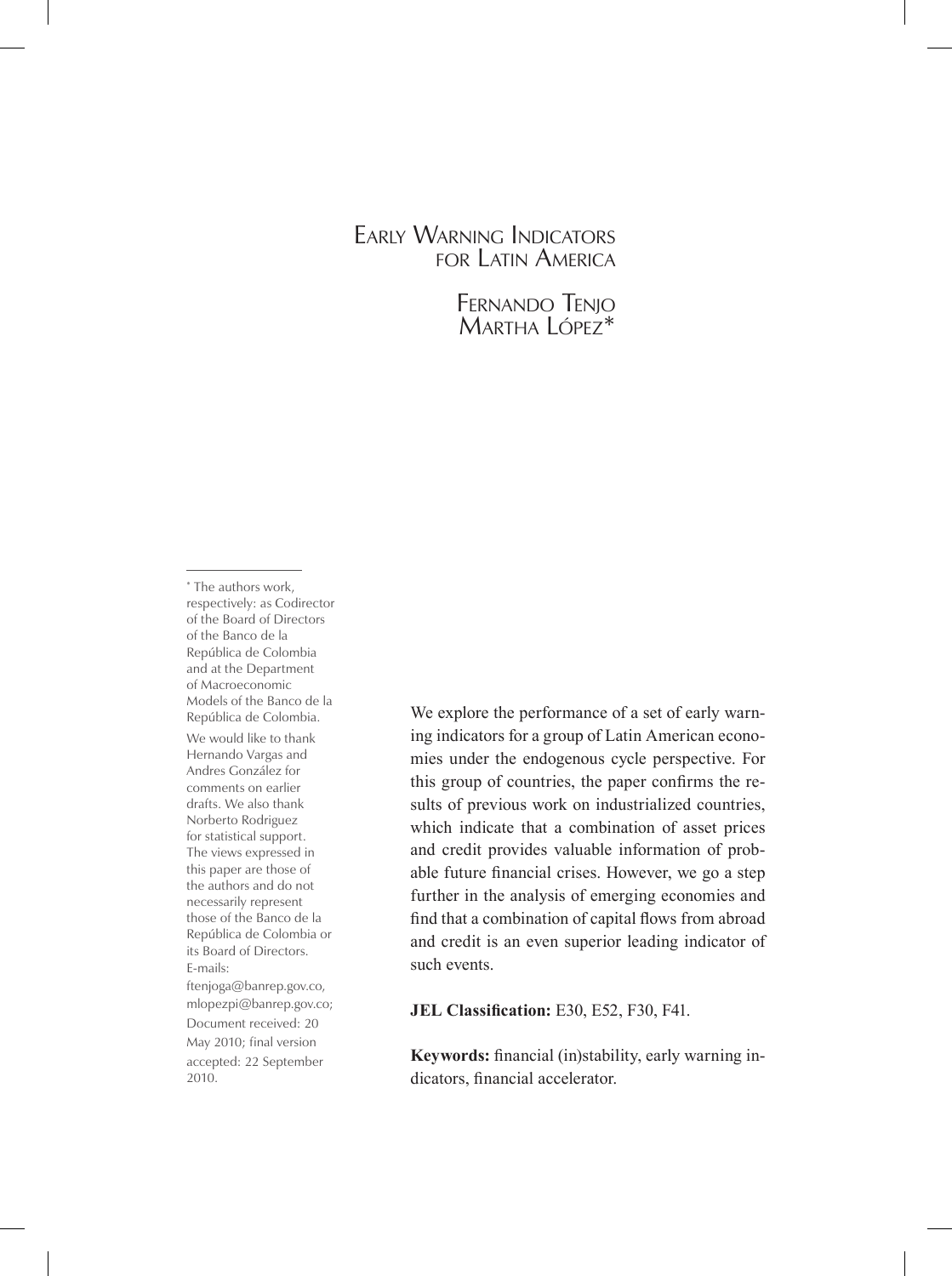# I. Introduction

The recent global crisis brought to the forefront the need to confront the existence of instances of financial instability and episodes of systemic risk. While some renowned economists insist that these events cannot be predicted and that the most sensible attitude on the part of economic authorities is to deal with their consequences (Greenspan, 2010), there is, on the other hand, a long-standing tradition that contends that it is both possible and advisable to set up a framework that enhances the ability of the authorities to predict the occurrence of such episodes (Borio and Drehmann, 2009b). Such framework may very well consist of a battery of early warning indicators, stress tests, and early warning systems, among other things.

The state of the art in this sort of exercises is summarized by Borio and Drehmann (2009a), who underscore the importance of simple early warning indicators as the basis for these operational frameworks. From an endogenous cycle perspective, the authors also stress the importance of equity prices and credit variables as elements that can be reliably used to signal the buildup of financial imbalances that could eventually lead to financial distress.

Drawing from related works, the authors also advance a methodology for selecting the best early warning indicators among various alternatives. Unfortunately, most of these works focus on developed countries, for which there is a substantial amount of available data.

The present work is an attempt to apply this methodology to a group of Latin American countries in order to verify the extent to which equity prices and credit are reliable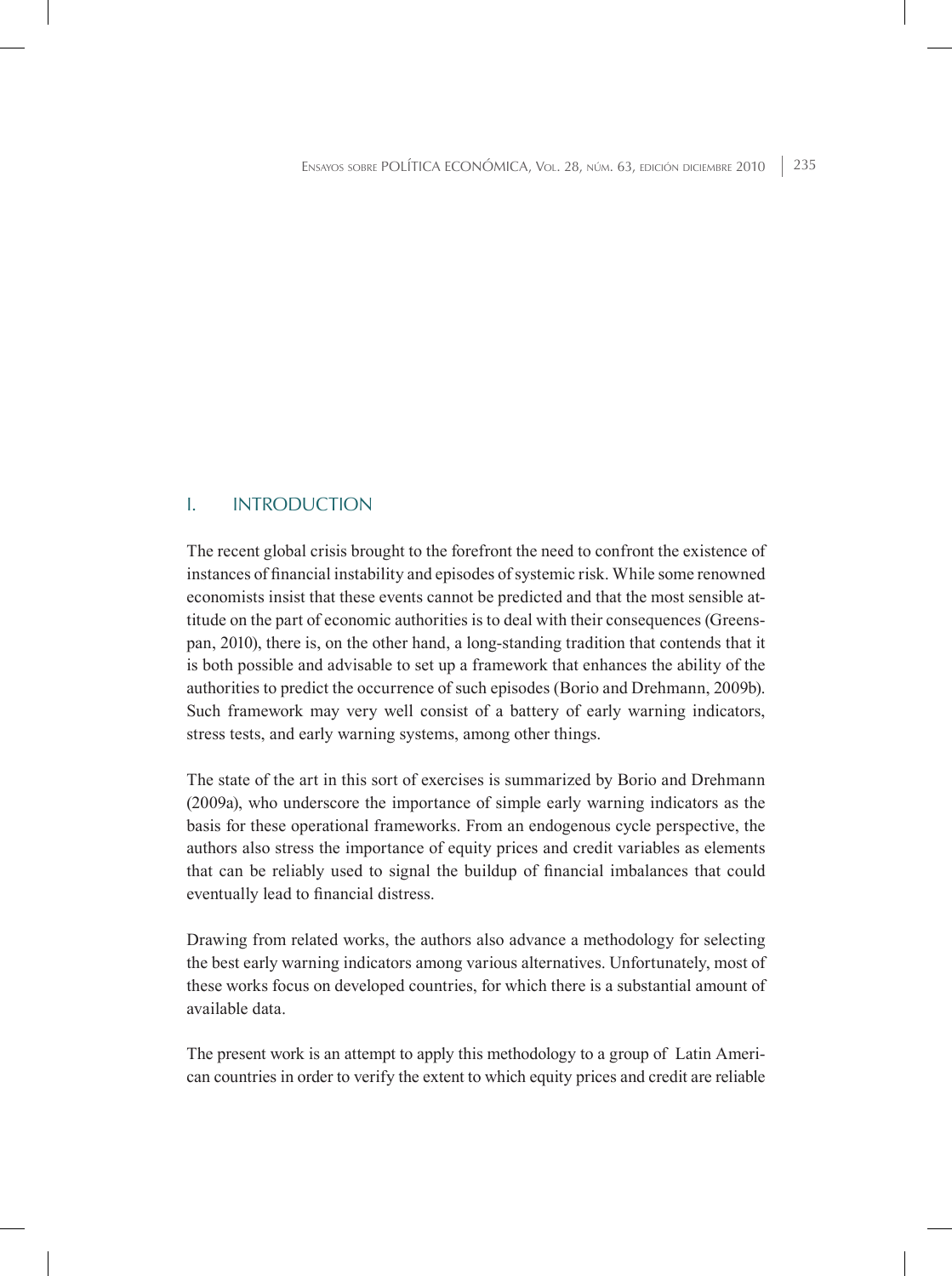> early warning indicators of future situations of risk taking and financial imbalances. At the same time, the paper studies how these indicators perform in emerging economies which cycles, while retaining an endogenous nature, are affected by external variables. in particular the flows of capital from abroad. The results in both fronts are positive: equity prices and credit provide valuable information about the buildup of systemic or macroeconomic risk in emerging economies, but credit and capital flows perform better as leading indicators of this process in such economies.

> The remainder of the paper is divided into five sections. Section II presents some background for our work. Section III provides a motivation about the relationship between asset prices and financial instability. Section IV presents the rationale underlying the early warning indicators. Section V presents the methodology used to construct the indicators and the results of their performance. Section VI concludes.

# II. Background and Analytical Framework

As already mentioned, a good deal of effort has been allocated to developing frameworks or strategies to identify the buildup of financial imbalances that could eventually lead to episodes of financial instability or distress. These efforts have drawn on the results of numerous research exercises that have identified recurrent patterns of key variables in economic cycles and previous to banking or financial crises. To mention just a few of these works, Reinhart and Rogoff (2008), for example, find that "systemic banking crises are typically preceded by asset price bubbles, large capital inflows and credit booms, in rich and poor countries alike." In International Monetary Fund (2009) it is found that "credit, shares of investment in GDP, current account deficits, and asset prices typically rise, providing useful leading indicators of asset price busts." Finally, Claessens *et al.* (2008) conclude that the "analysis of the interactions between macroeconomic and financial variables around various episodes of business and financial cycles suggests that these interactions play key roles in determining the severity and duration of recessions. In particular, recessions associated with credit crunches and house price busts appear to be deeper and last longer than other recessions do." These works are particularly relevant for Latin America, where swings in asset prices, credit, and investment have traditionally been closely related to banking crises and frequently to recessions.

The background for this analysis on leading indicators are López *et al.* (2008) and Tenjo *et al.* (2007), where the relationship between asset prices and economic activity is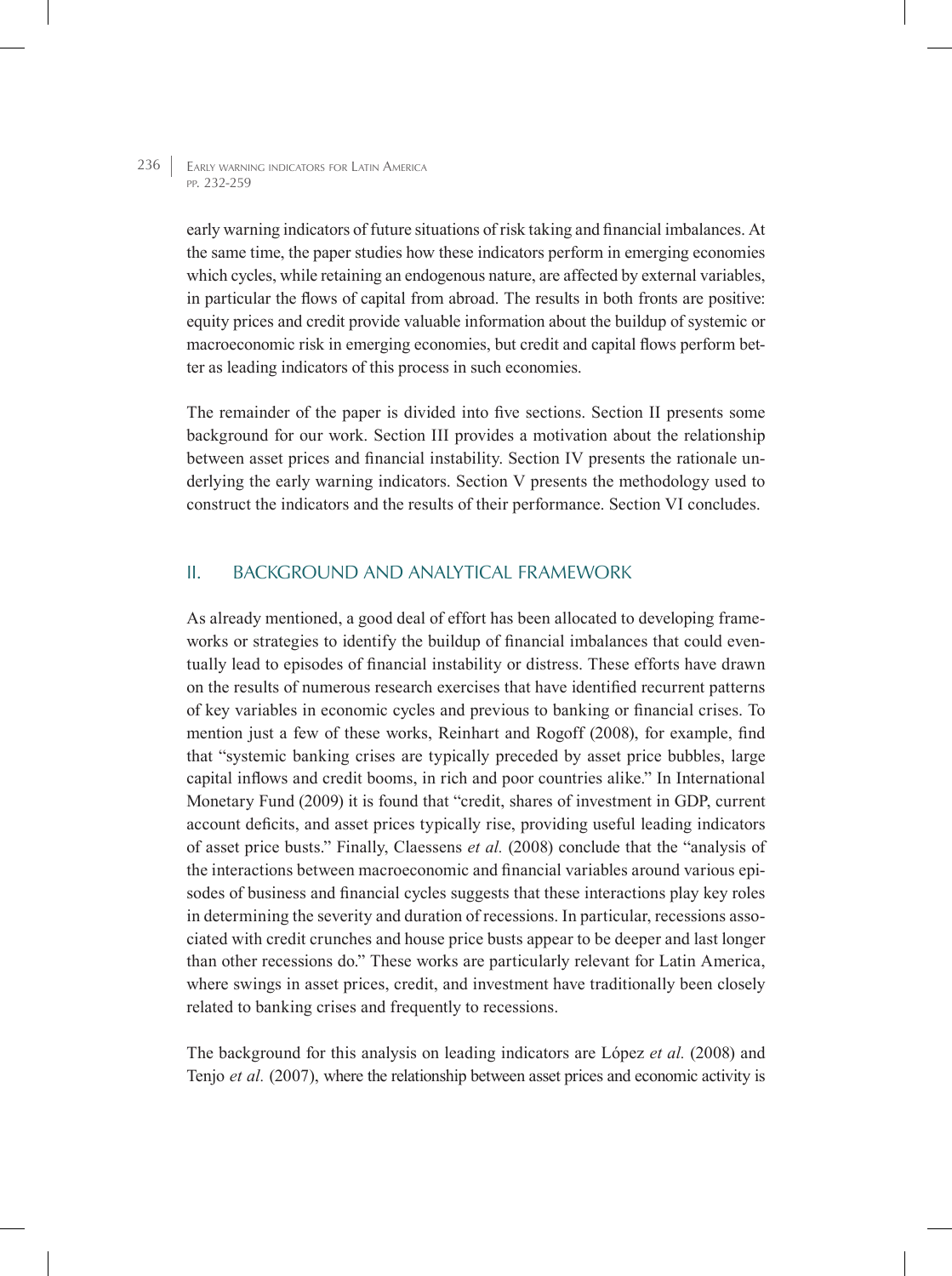tested through evidence of the existence of a financial accelerator mechanism in Colombia. From this point of view, our analytical approach to the modeling of financial instability is closer to what is known in the literature as "endogenous financial cycles." Under this tradition, financial distress is perceived as the result of the buildup in risk taking over time, owing to feedback mechanisms both inside the financial system and between this system and the rest of the economy. In this kind of models, there exists a mutually reinforcing link between credit and asset prices that arises from the use of collateral valued at market prices (Kiyotaky and Moore, 1997; Bernanke *et al.*, 1999).

For the construction of leading indicators our work relies on Borio and Lowe (2002) and Borio and Drehmann (2009a) (2009b). There is a wide variety of approaches to construct this type of indicators that ranges from traditional balance sheet variables to system-wide multi-module measurement models. However, as pointed out by Borio and Drehmann (2009a), *ex-ante* measures of financial instability perform rather poorly, and while potentially promising, macro stress tests may mislead policymakers with a false appearance of security. By contrast, simple leading indicators rooted in the "endogenous cycle" view of financial instability appear better suited to identify risks of financial distress.

Along these lines, Borio and Lowe (2002) found that focusing on the behavior of asset prices and credit is a promising line of enquiry to develop simple and transparent leading indicators of banking system distress. More recently, Borio and Drehmann (2009a) conclude that the combination of "unusually strong" increases in credit and asset prices constitute a simple indicator to assess the buildup of risks of banking distress.

In this paper we investigate the performance of a set of indicators as a tool of macroprudential analysis for a group of Latin American countries. As mentioned above, recent studies regarding early leading indicators have centered their attention on the behavior of two key variables of the endogenous cycle in industrialized economies: asset prices and credit. Nonetheless, it is an amply studied fact that, especially since the financial liberalization of the early 1990s, foreign financial conditions have played an important role in the business cycle of emerging economies. In particular, it is now recognized that capital flows tend to be a component of the endogenous cycles in these economies. It is then important to explore the extent to which these flows may also play a role in the search for leading indicators of financial distress in emerging market economies.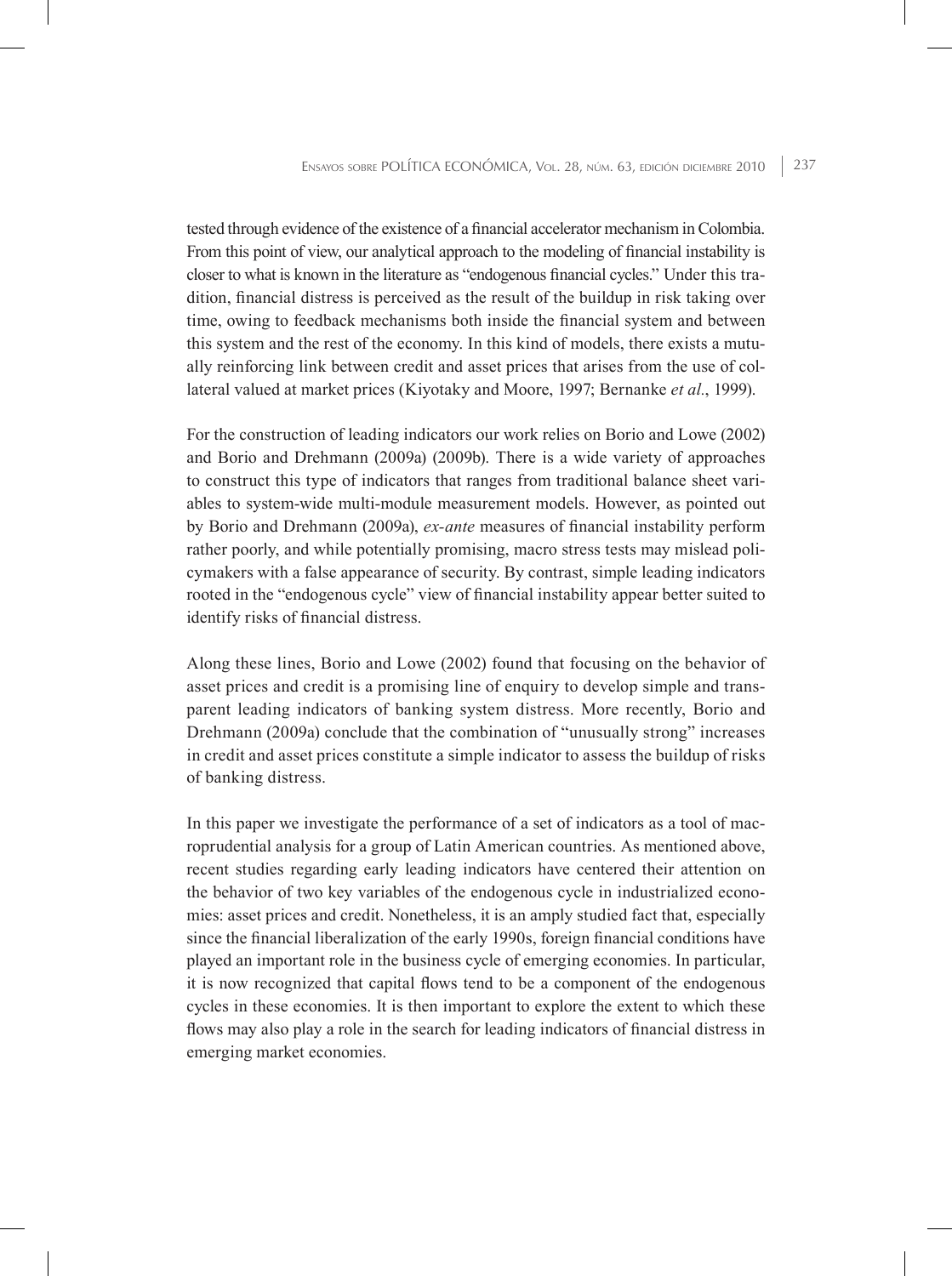> We conduct a preliminary investigation of the usefulness of credit, asset prices, capital flows, and investment as predictors of future imbalances in the financial system of these economies. We are interested in two aspects: first, determining the performance of various indicators using information available to the policymaker at the time that the policy decision is made. And second, verifying how this performance improves when we consider asset prices, credit, investment, and capital flows jointly.

> The terminology used in our study closely follows Borio and Drehmann (2009a). Along these lines, a financial crisis is an event in which "substantial losses at financial institutions and/or the failure of these institutions cause, or threaten to cause, serious dislocations to the real economy." Correspondingly, financial instability is defined as a set of conditions that is sufficient to result in the emergence of financial crises in response to normal-sized shocks.

# III. Asset prices and financial instability in Latin America: Stylized Facts

The quantitative analysis in this paper is based on a data set of five Latin American economies (Argentina, Brazil, Colombia, Mexico, and Peru) with information about asset prices (equity and, in a few cases, housing prices), credit, investment, capital flows, and private investment for the period 1980–2008. All series are deflated by consumer price indices to account for inflation (a detailed description of the data set is presented in Appendix 1).

The evolution of stock prices in the five countries can be divided into three subperiods (Graph 1):

- In the eighties, real equity prices showed no clear trend with some spikes in Brazil and Argentina.
- In the nineties, a synchronized boom and bust episode was evident for all the countries in the sample, except Brazil, where the rising trend continued during the entire decade.
- During the two-thousands, there was a substantial increase in amplitude in asset price movements until 2006 and a reversal afterwards. However, equity prices remained high in all the countries.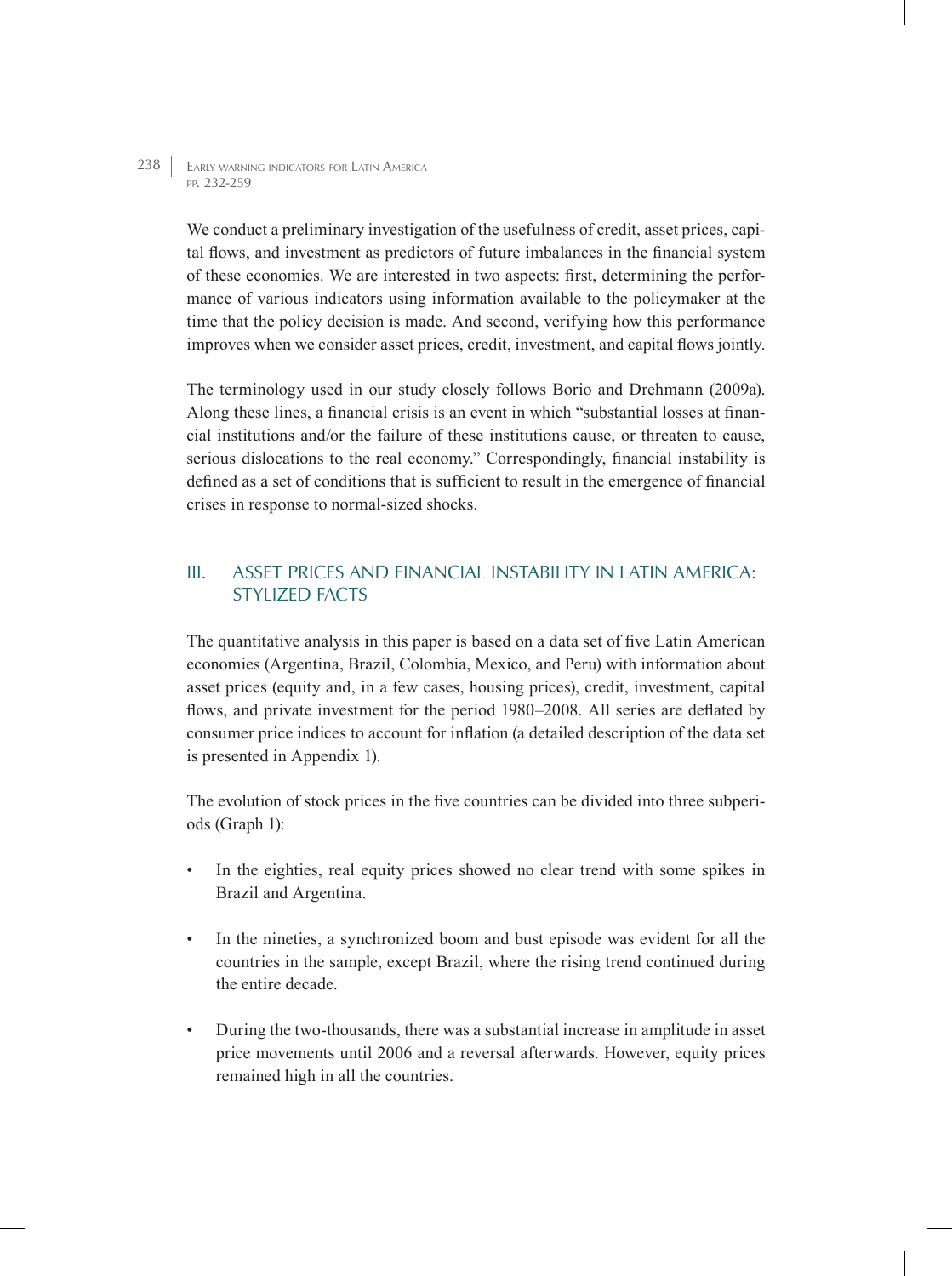It is worth noting that, with time, the cycles appear to be growing in amplitude.



#### Graph 1 Real Equity Prices 1993=100

It can be observed (Graph 2) that although housing prices are less volatile than equity prices, the two follow the same time pattern. However, movements in equity prices tend to lead those of housing prices by one to two years. In the current upswing, equity markets have been particularly strong. With the exception of Argentina, housing prices have remained more subdued.

Movements in asset prices tend to go hand in hand with movements in credit and investment, (Graph 3), with asset prices preceding both credit and investment. However, the volatility of asset (equity) prices is higher than the volatility of the other two variables (the correlations between equity prices and the aggregate variables are presented in Appendix 2).

There is a positive association between equity prices and capital flows (Graph 4). Both variables tend to move together, although with brief periods of divergence. In general, for almost all the countries in the sample, movements in capital flows are followed by movements in equity prices and credit. The association between these three variables during the nineties was remarkable and the decade ended with a sudden stop in capital flows and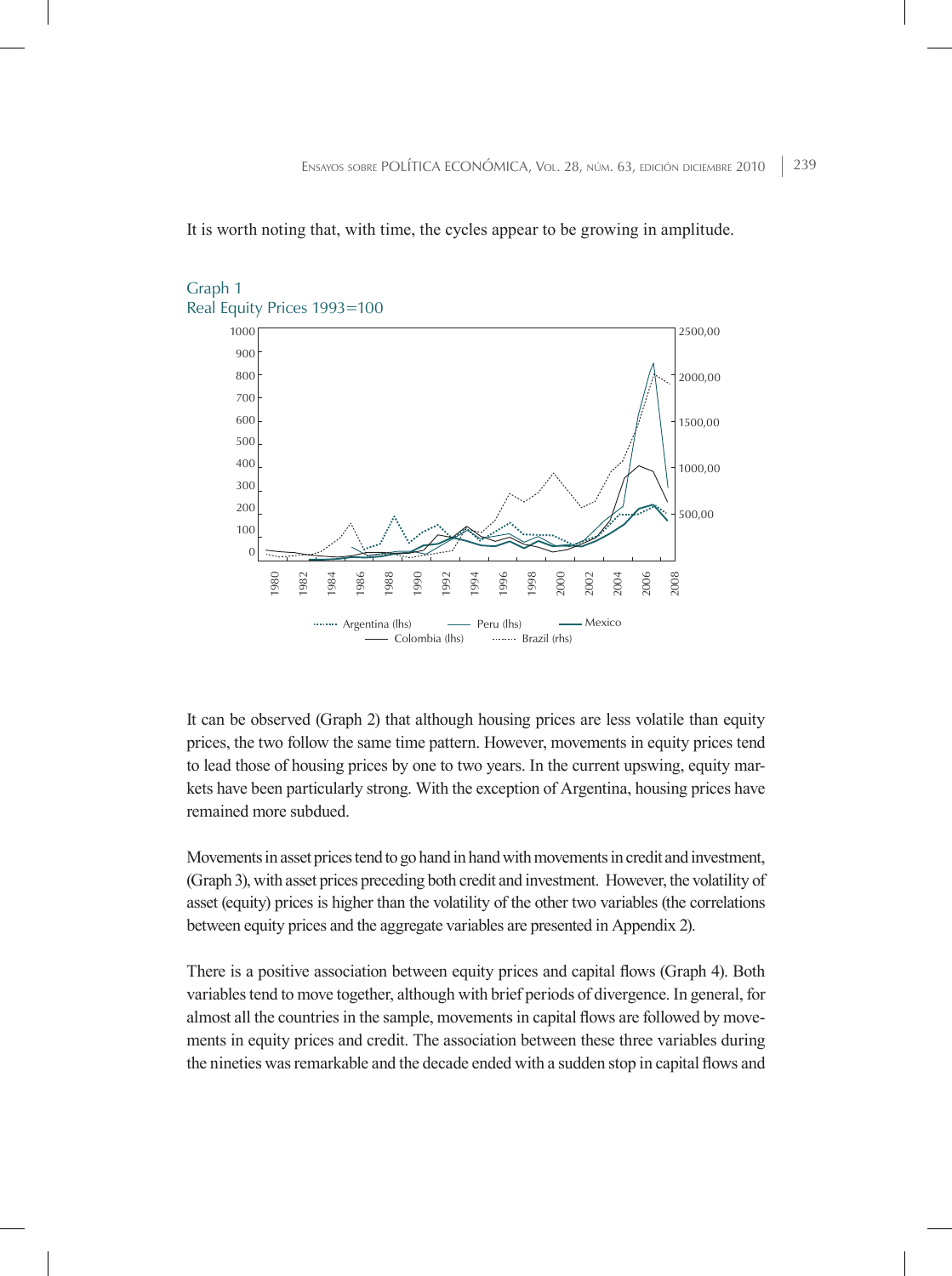a banking crisis in almost all the countries.<sup>1</sup> Moreover, significant falls in capital flows and busts in asset prices have been associated with subsequent banking crises and recessions. This was true for a number of countries in the eighties (Brazil, Peru, and México) and again in the nineties (*e.g.* Colombia, Peru, and Argentina) (Graph 4).

## Graph 2



## Real Asset Prices: Equity and Housing

<sup>1</sup> Our source to identify banking crises is Kaminsky and Reinhart (1999) for the period 1980- 1995 and others, following the criteria suggested by Borio and Drehmann (2009b) for the period 1995- 2008 (see Appendix 3).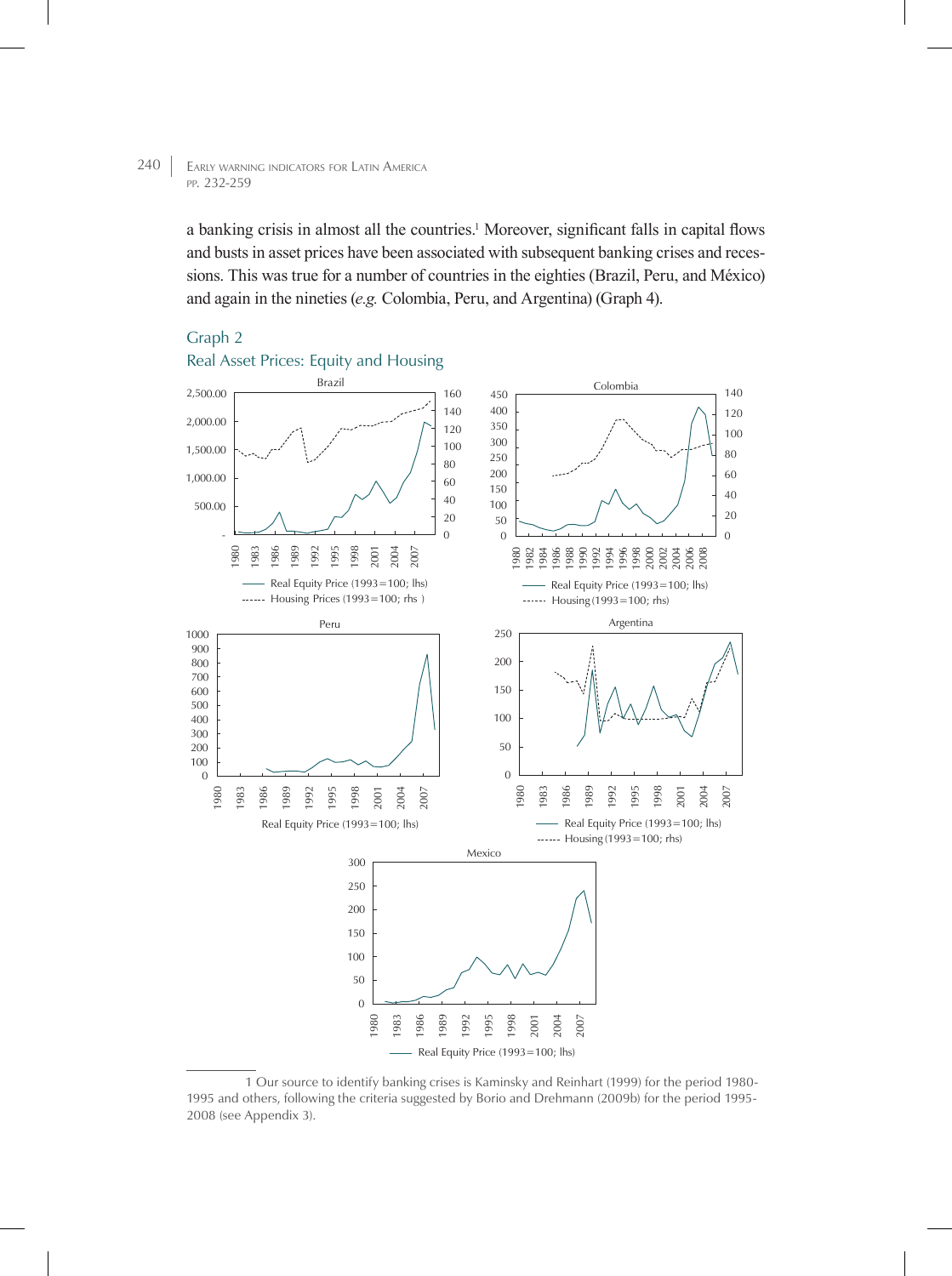# IV. The endogenous cycle view: The Financial **ACCELERATOR**

The analysis of the role of asset prices and their interaction with the real economy builds on the idea that the economy is exposed to financial frictions and that this interaction can be amplified by a financial accelerator mechanism. According to this mechanism, an increase (decrease) in asset prices improves a firm's (or household's) net worth, lowering (raising) the external finance premium, which, in turn, enhances (reduces) its capacity to borrow, invest, and spend (Bernanke, Gertler and Gilchrist, 1999).

There is empirical evidence in support of the existence of this mechanism in both industrialized and developing countries. For advanced economies, some empirical investigations analyze the dynamics of asset prices, credit cycles, and real activity. Worth mentioning are, for example, the works by Dib and Christensen (2006) and by Borio, Furfino and Lowe (2001). For developing countries, notable examples are the works by Tovar (2006) and by López *et al.* (2008).

Cycles in emerging economies are influenced by movements in capital flows. These movements feed into the functioning of the accelerator and may contribute to the dynamics of asset prices, credit, and investment. This, in turn, makes the countries more vulnerable to financial distress and to abrupt changes in the direction of those flows. Capital inflows appreciate asset prices and create booms in credit that subsequently reverse when there is a sudden outflow of capital. In this sense we can think of capital inflows as a trigger of the "endogenous cycle" process.

At the empirical level, Mendoza and Terrones (2008) show that the frequency of credit booms in emerging markets is higher when preceded by periods of large capital inflows but not when preceded by domestic financial reforms or gains in total factor productivity. Industrialized countries exhibit the opposite pattern. In addition, Herrera and Perry (2003) found evidence that capital flows are one of the key determinants of asset price bubbles in Latin America.

The exchange rate regime can exacerbate this mechanism. An illustration of this for the case of Korea can be seen in Gertler, Gilchrist and Natalucci (2007) and for the case of Colombia in López *et al.* (2008). In these papers, the combination of a financial accelerator mechanism and the exchange rate regime explains the severity of the crises at the end of the nineties in the two mentioned countries. In the face of a negative risk premium shock that produces capital outflows, if the monetary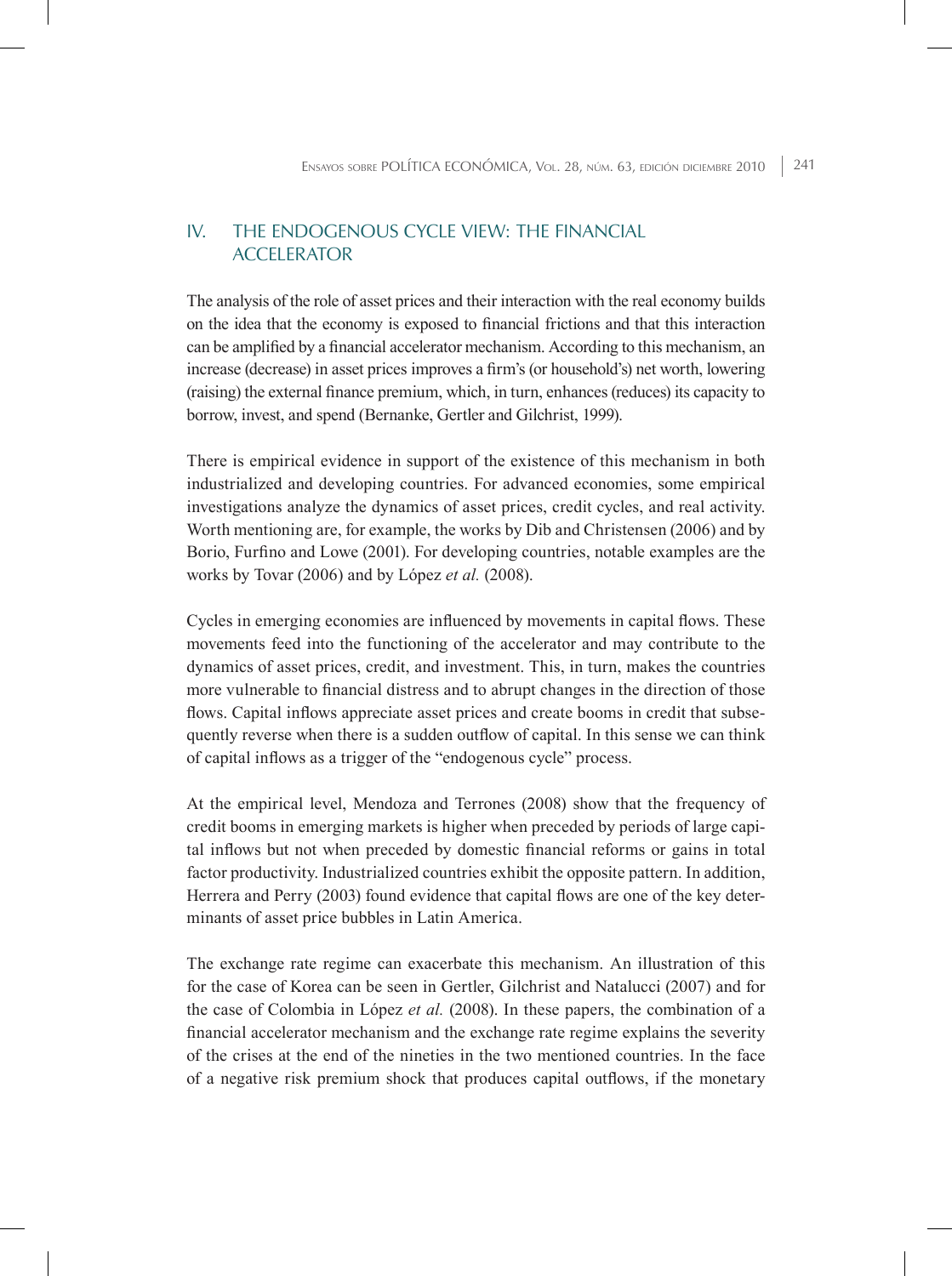# Graph 3

Real Equity Prices, Credit and Investment



Credit/GDP (rhs)

1980 1983 1986 1989 1992 1995 1998 2001 2004 2007

Real Equity Price (1993=100; lhs)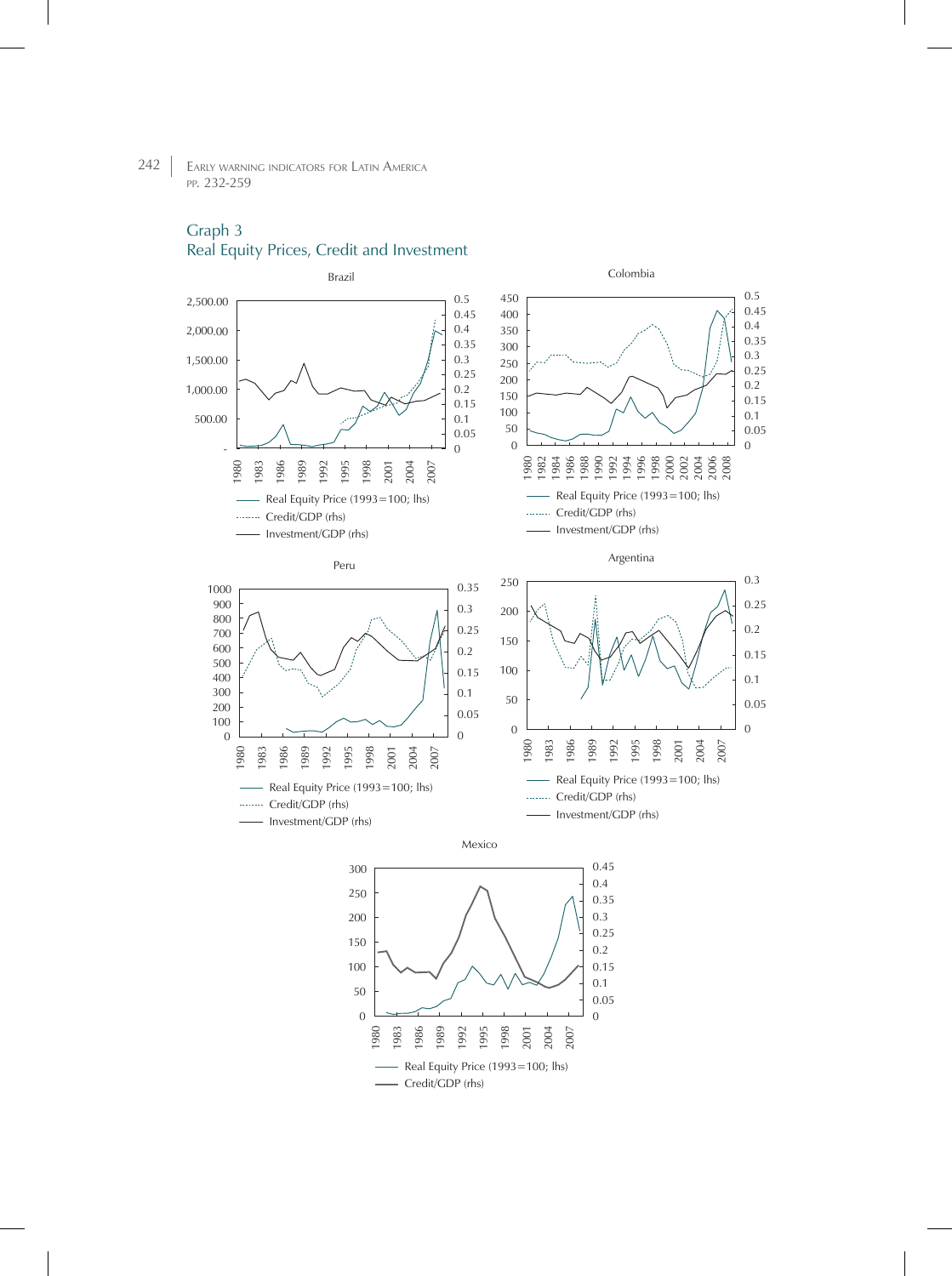

# Graph 4 Equity Prices, Capital Flows and Banking Crises (solid vertical lines)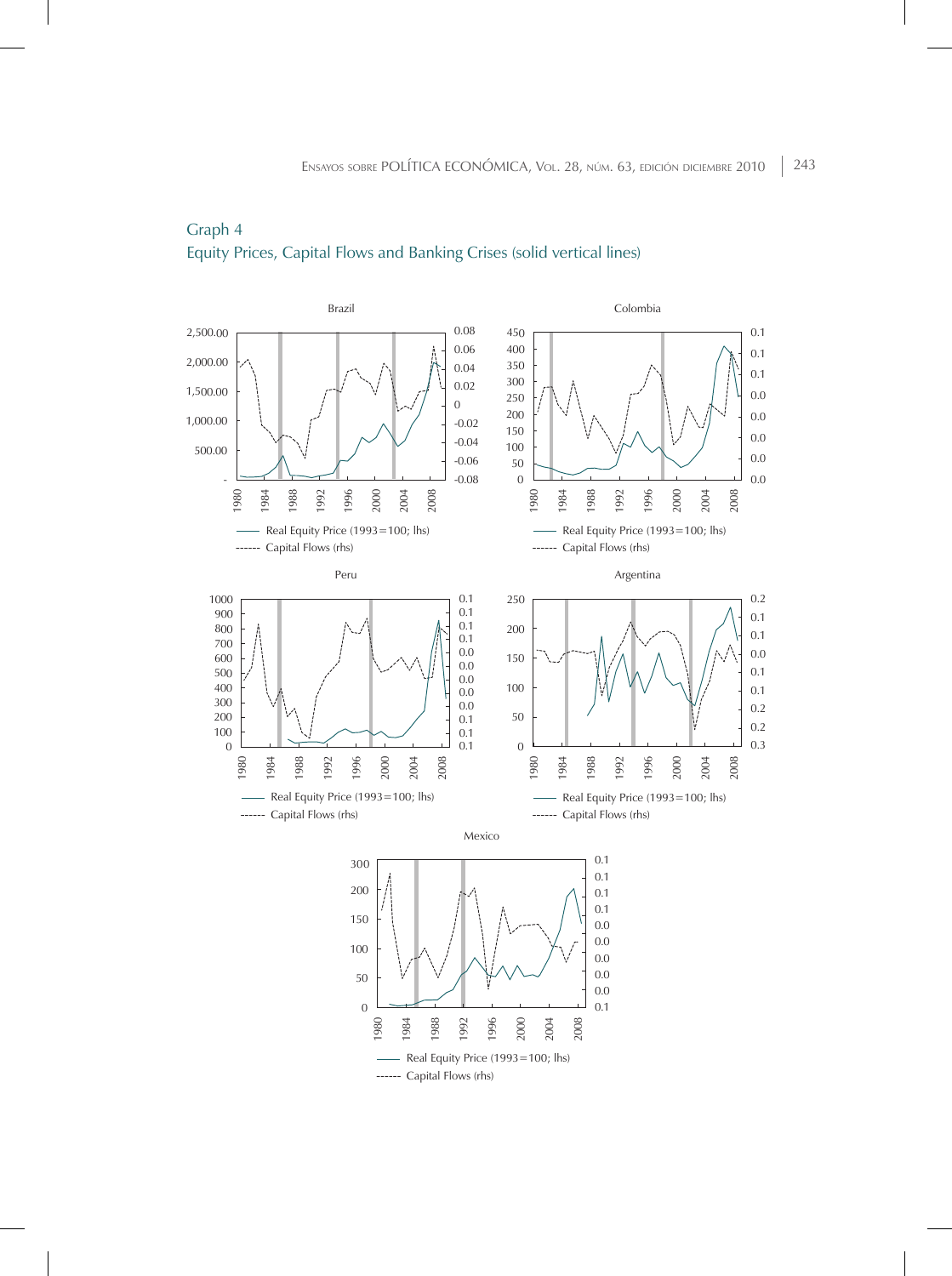> authority tries to defend a fixed exchange rate, it will have to increase the domestic interest rate to very high level. This will cause asset prices, net worth, investment, consumption, and output to fall in great proportion. On the other hand, if the monetary policy follows a conventional Taylor rule and the exchange regime is flexible, when the negative shock occurs the capital outflows cause exchange rate devaluation and, therefore, inflation of imported goods. The monetary authority raises the domestic interest rate to fight inflation but this increase is much lower than in the case of the fixed exchange rate.

# V. Variables and Leading Indicators

According to the previous sections, the relationship among the variables that describe the endogenous cycle view in emerging market economies and the subsequent financial crises presented in the area can provide us with a set of early warning indicators. Next, we describe the methodology that we used to construct them.

# A. Methodology

The exercise is based on a signal extraction method, one of the most common approaches for the estimation of early warning indicators (Kaminsky and Reinhart, 1999). However, our approach incorporates some features suggested by Borio and Lowe (2002), in particular:

- We focus on cumulative processes rather than growth rates calculated over just one year. We identify a credit boom as a period in which the ratio of credit to GDP deviates from its trend by some specific percentage. Similarly, we define equity prices, housing prices, capital flows, and investment booms as periods in which real equity and housing prices, the ratio of capital flows to GDP, and investment to GDP deviate from their trends by specific amounts. We refer to these deviations as *credit gap*, *equity prices gap*, *housing prices gaps*, *capital flows gap*, and *investment gap*, respectively.
- In determining whether a boom exists or not, we use only *ex-ante* information. The individual indicators are all measured as deviations from one-sided Hodrick-Prescott trends (gaps), calculated recursively up to time *t*. In order to capture the gradual and cumulative buildup of imbalances, a high degree of smoothing is used (*lambda*=1600).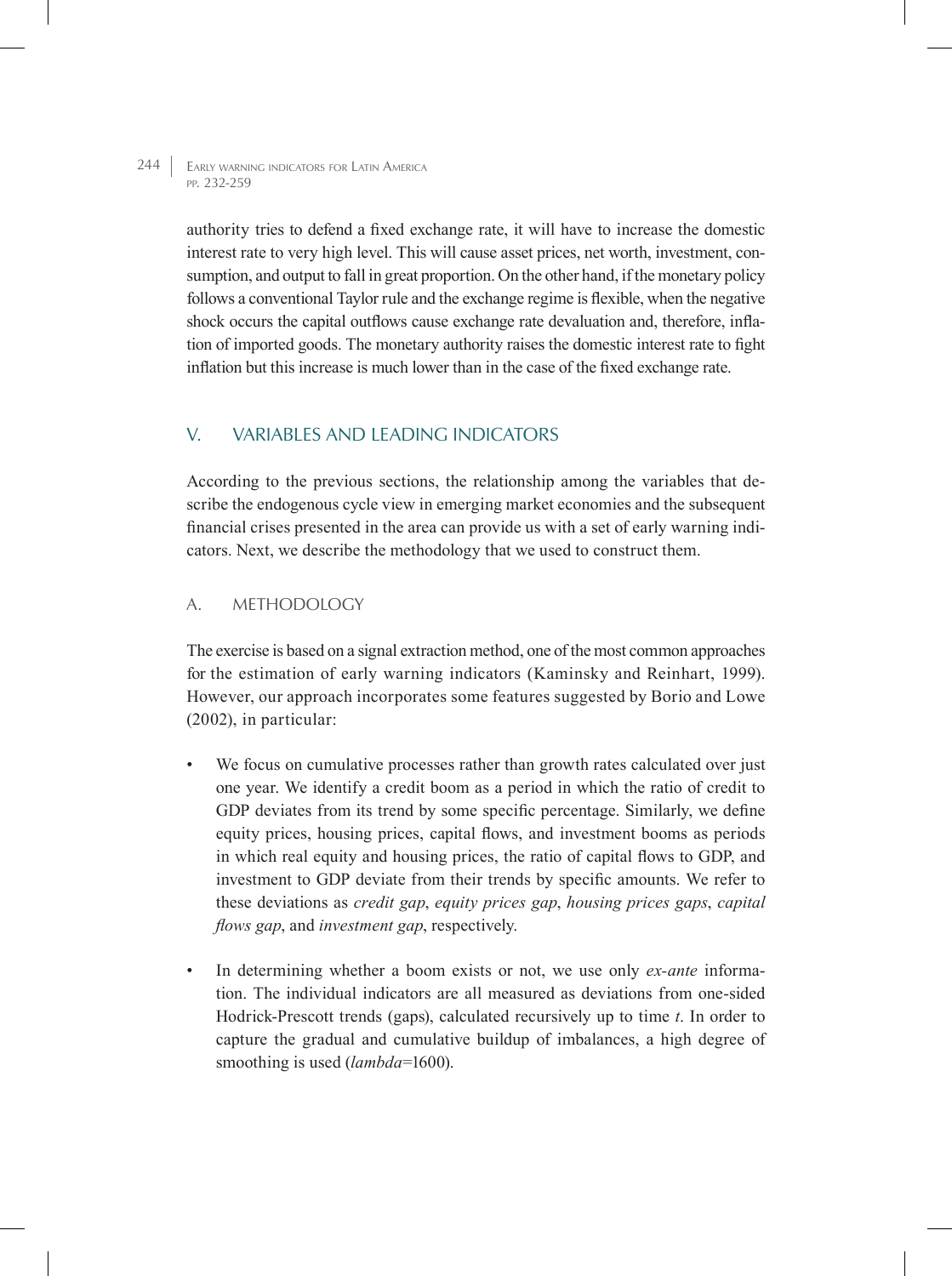- We consider combinations of indicators. Rapid credit growth, by itself, may pose little threat to the stability of the financial system. However, the combination of events —the simultaneous occurrence of rapid growth of credit and asset prices, capital flows or investment, in particular— may increase the probability of crises.
- Because the sequence of events takes time, we also consider multiple horizons. Specifically, a signal that points to a crisis is judged to be correct if a crisis occurs any time within one, two, and three years ahead.

For each period *t*, a signal is calculated. The signal takes the value of 1 if indicator variables exceed critical thresholds or 0 otherwise. Ideally, the vector of thresholds would be chosen so that the indicator variables would always exceed the critical thresholds ahead of crisis and never during non-crisis periods.

However, choosing the optimal threshold involves a trade-off between the occurrence of type 1 errors (no signal is issued and crisis occurs) and type 2 errors (a signal is issued but no crisis occurs). In general, lower thresholds predict higher percentage of crisis, but at the cost of predicting more crises that do not occur (false positives). Our criteria follows Borio and Lowe (2002) and Borio and Drehmann (2009a-b), where minimizing the signal-to-noise ratio subject to at least two thirds of the crises being correctly predicted appears to provide a good compromise<sup>2</sup>.

To establish the dates of occurrence of banking crises we use the dates from Kaminsky and Reinhanrt (1999). For the period 1996–2008 we resort to one of the criteria suggested by Borio and Drehmann (2009b), that a country is in crisis when its government had to inject capital in more than one large bank and/or when more than one large bank failed. Given that gaps are calculated if at least 10 years of data are available before any prediction is made, we identified a total of seven banking crises for the whole sample of countries and for the period 1990–2008 (Appendix 3).

#### B. Results

We analyze two kinds of results. First, we present results for individual indicators; second, we present the results for combinations of the best indicators. In Table 1,

<sup>2</sup> The signal-to-noise ratio corresponds to the ratio of type 2 errors to one minus type 1 errors.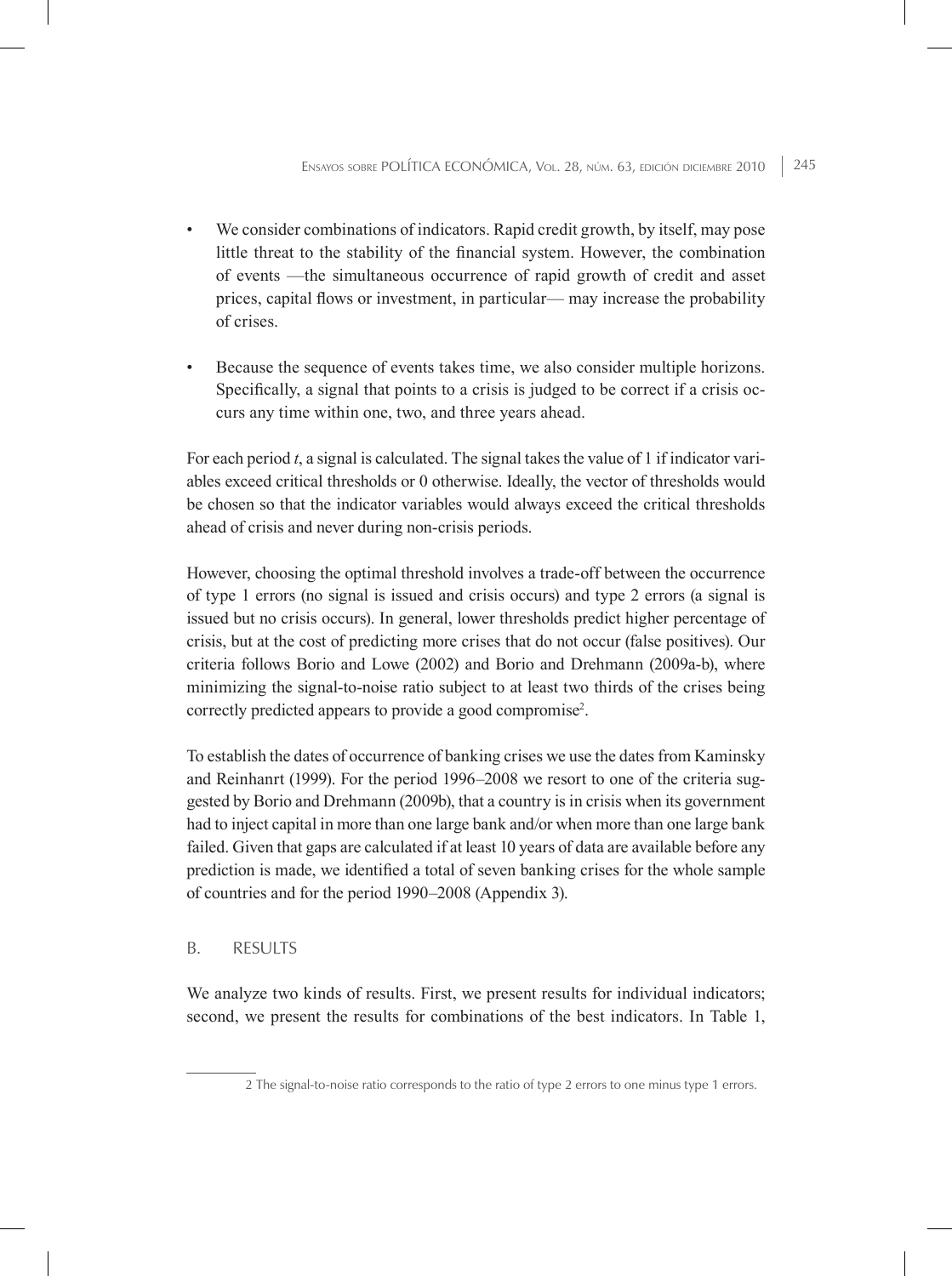> we show the results for individual indicators for different thresholds with the corresponding level of percentage of crises predicted at each threshold and the type 2 errors and the signal-to-noise ratios.

> Taking into account only the individual indicators (Table 1), we can observe the following results:

- Of the five indicators individually considered, the best one is the capital flows gap: it has the lowest signal-to-noise ratio and one of the highest percentages of crises predicted. A threshold of around 4% produces the best results: nearly 60% of the crises are predicted at one-year horizon, while false positive signals are issued around 16% of the time.
- The second best single-variable indicator is the credit gap. A threshold between 3 and 5 percentage points produces the best results. With a threshold of 3 percentage points, 60% of the crises are predicted at one-year horizon, while false positive signals are issued around 25% of the time.
- The asset prices indicator provides relatively noisy signals at the one-year horizon. With a threshold of 30–40 percentage points, 60% of the crises are predicted and false positive signals are issued 50% of the time. The performance of the indicator improves considerably when the time horizon is extended to three years, in which case 86% of the crises are predicted and false positive signals are issued 33% of the time.
- The housing prices gap indicator has a very poor performance given its very high signal-to-noise ratio. Its performance improves substantially when the horizon considered is lengthened to 3 years.
- The investment gap indicator is not as noisy as the equity and housing prices gaps, but the percentage of crises predicted is not as high as that predicted with the capital flows gap or the credit gap indicators.
- The performance of all the indicators improves considerably as the time horizon is lengthened. This is true especially in the case of asset (equity) prices and capital flows gaps. The percentage of crises predicted improves in about 25% and the false positive signals drop 32%.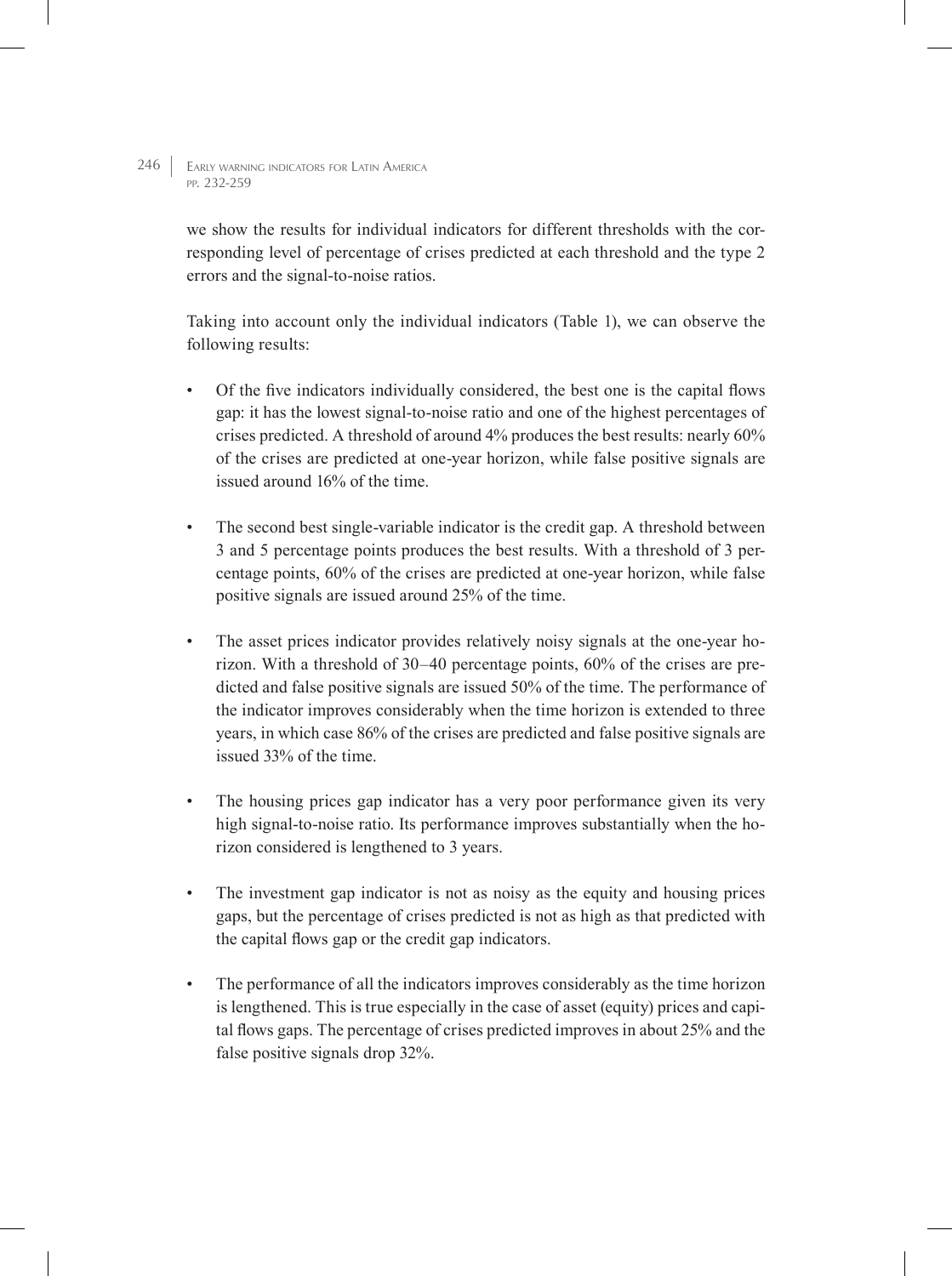In order to take into account that it may be the simultaneous occurrence of events which causes financial imbalances, we consider the following combinations of indicators: equity prices and credit gaps; investment and credit gaps; credit gap and capital flows gap; and capital flows and equity prices gaps. We use these combinations because these individual indicators were the ones with best performance in terms of minimizing the signal-tonoise ratio subject to a percentage of crises predicted of at least 60 percent<sup>3</sup>.

We report the results for the case of one-year horizon of certain combinations of thresholds in Table 2. It can be observed that:

- Only in those cases where credit is combined with equity prices or capital flows the signal-to-noise ratio is lower than when we consider the indicators separately.
- For a credit gap of 4% and an asset prices gap of 10%, the signal-to-noise ratio is almost 50% lower than when the signal is activated by the credit gap alone.
- For a credit gap of 3% and a capital flows gap of 4%, the signal-to-noise ratio drops in about 70%.
- In addition, the signal-to-noise ratio of the joint indicators falls further when the time horizon is lengthened to 3 years as can be seen in Table 3. The performance of the joint indicator of credit gap and capital flows gap at a 3 year horizon is remarkable, with 100 % of crises predicted and 3% of false signals. This might be the result of a cumulative imbalances process.

These results are in line with the findings by Borio and Lowe (2002) and Borio and Drehmann (2009b). Indicators of vulnerability should take into account cumulative processes and pay particular attention to joint indicators. In our case the interaction of asset prices or credit with capital flows produces superior results that taking the indicator separately. The relevance of capital flows as early warning indicator in this kind of economies is a step forward in the analysis for emerging market economies.

The same results can be used to interpret what the leading indicators would have said about financial vulnerabilities in the set of countries here considered at the time of eruption of the global financial crisis. Interestingly, despite the fact that these countries

<sup>3</sup> However, we present different combinations of thresholds in order to show that the results do not depend on the threshold.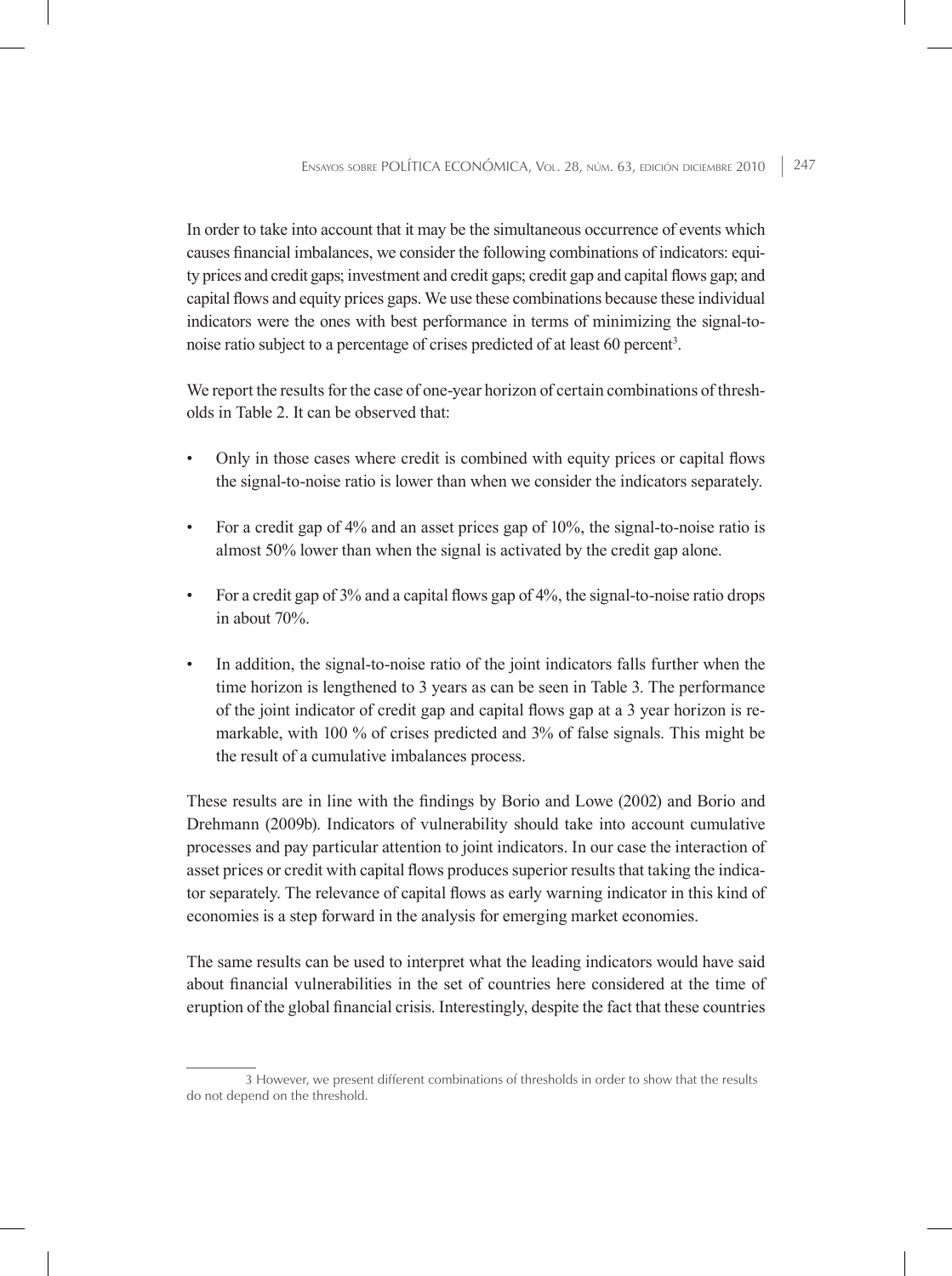were ultimately not seriously hit by the crisis, there is evidence of financial fragility at that time. The asset prices gaps (by itself a noisy indicator) (Graph  $5$ )<sup>4</sup> show, for the five countries, signals of financial vulnerability for the period 2006–2008. However, when considered jointly with the credit gap indicator (graphs 6-5), only for Colombia would they point in the direction of financial imbalances. The same can be said when credit and capital flows (graphs 6-7) are pooled together.

# Table 1

# Performance of Indicators

|                  | Credit gap             |                                  |                  |                    |                        |                                  |                  |                    |                        |                                  |                  |
|------------------|------------------------|----------------------------------|------------------|--------------------|------------------------|----------------------------------|------------------|--------------------|------------------------|----------------------------------|------------------|
|                  |                        | Horizon = 1 year                 |                  | Horizon = $2$ year |                        |                                  |                  | Horizon $=$ 3 year |                        |                                  |                  |
| <b>Threshold</b> | Pred.<br>$\frac{0}{0}$ | Type 2<br>error<br>$\frac{0}{0}$ | Noise/<br>Signal | Threshold          | Pred.<br>$\frac{0}{0}$ | Type 2<br>error<br>$\frac{9}{6}$ | Noise/<br>Signal | <b>Threshold</b>   | Pred.<br>$\frac{0}{0}$ | Type 2<br>error<br>$\frac{9}{6}$ | Noise/<br>Signal |
| 2                | 80                     | 36                               | 0.45             | $\overline{2}$     | 100                    | 28                               | 0.28             | 2                  | 100                    | 22                               | 0.22             |
| 3                | 80                     | 30                               | 0.37             | 3                  | 80                     | 24                               | 0.30             | 3                  | 100                    | 19                               | 0.19             |
| $\overline{4}$   | 60                     | 25                               | 0.42             | $\overline{4}$     | 60                     | 19                               | 0.32             | $\overline{4}$     | 80                     | 15                               | 0.19             |
| 5                | 20                     | 7                                | 0.37             | 5                  | 20                     | 7                                | 0.37             | 5                  | 40                     | 6                                | 0.15             |
| 6                | 40                     | 12                               | 0.30             | 6                  | 40                     | 9                                | 0.22             | 6                  | 60                     | $\overline{7}$                   | 0.12             |
| 7                | 20                     | 12                               | 0.60             | 7                  | 20                     | 9                                | 0.45             | 7                  | 40                     | 7                                | 0.19             |
| 8                | 20                     | 7                                | 0.37             | 8                  | 20                     | 7                                | 0.37             | 8                  | 40                     | 6                                | 0.15             |

#### Horizon= 1 year Horizon= 2 year Horizon= 3 year Threshold Pred.  $\frac{9}{6}$ Type 2 error  $\frac{0}{0}$ Noise/<br>Signal Threshold Pred. % Type 2 error % Noise/<br>Signal Threshold Pred. % Type 2 error % Noise/ **Signal** 7 57 49 0.86 7 71 39 0.54 7 86 33 0.38 10 57 48 0.84 10 71 39 0.54 10 86 33 0.38 20 43 39 0.90 20 43 30 0.70 20 43 24 0.56 30 43 34 0.79 30 43 25 0.59 30 43 19 0.45 40 29 24 0.84 40 29 17 0.59 40 29 13 0.46 50 29 19 0.67 50 29 14 0.51 50 29 11 0.38 60 29 13 0.46 60 29 10 0.34 60 29 6 0.21 70 29 11 0.38 70 29 7 0.25 70 43 5 0.11 80 29 8 0.30 80 29 6 0.21 80 29 4 0.13 90 14 5 0.34 90 14 4 0.25 90 14 2 0.17

# Equity price gap

4 The bands shown correspond to the threshold founded for the individual indicators, where at least 60% of crises are predicted at the same time that the noise-to-signal ratio is minimized.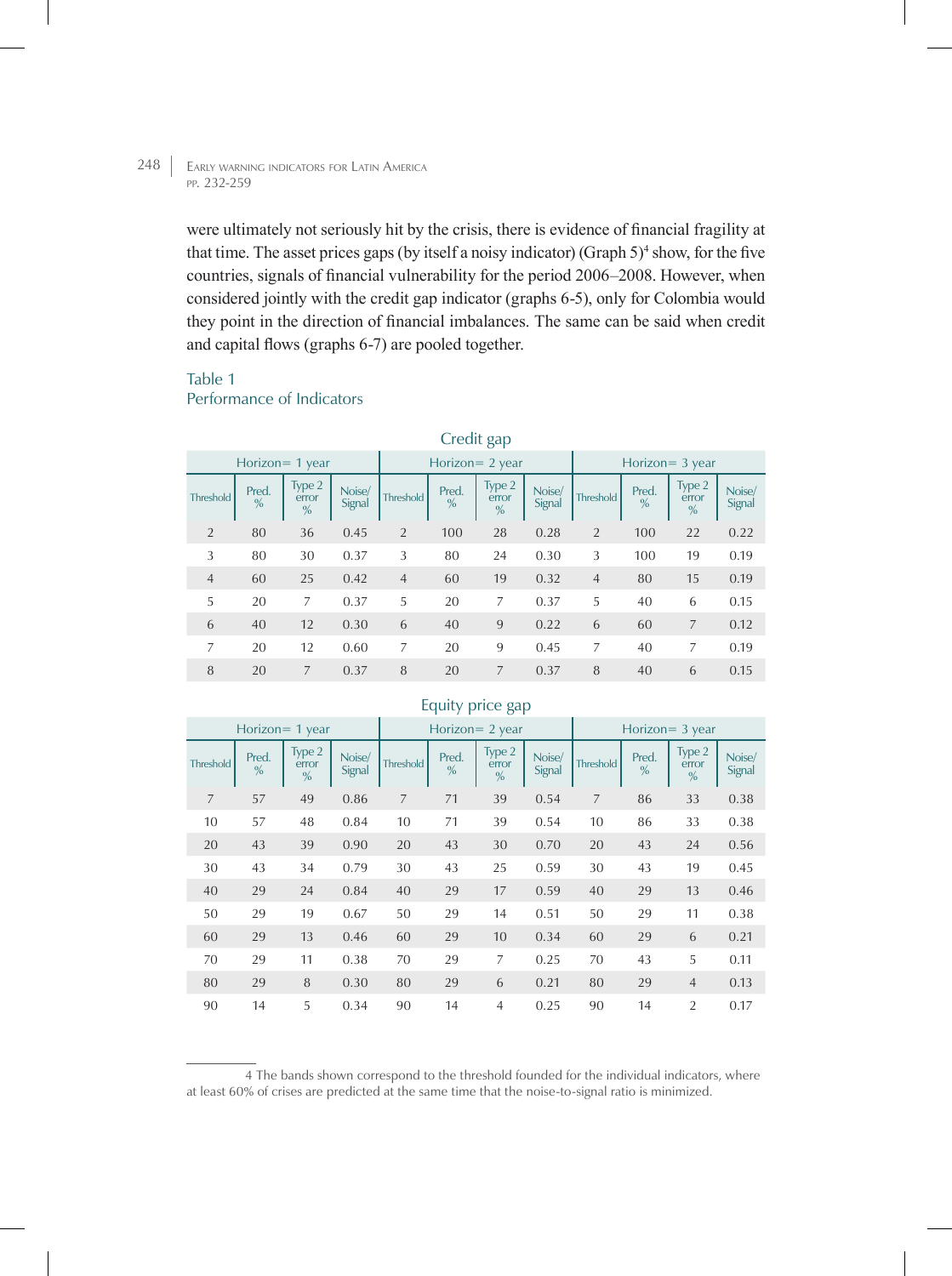# Table 1 Performance of Indicators (continued)

|                 | rical colate price gap |            |                                  |                  |                  |            |                                  |                    |                |                        |                                  |                  |
|-----------------|------------------------|------------|----------------------------------|------------------|------------------|------------|----------------------------------|--------------------|----------------|------------------------|----------------------------------|------------------|
| Horizon= 1 year |                        |            |                                  | Horizon= 2 year  |                  |            |                                  | Horizon = $3$ year |                |                        |                                  |                  |
|                 | <b>Threshold</b>       | Pred.<br>% | Type 2<br>error<br>$\frac{0}{0}$ | Noise/<br>Signal | <b>Threshold</b> | Pred.<br>% | Type 2<br>error<br>$\frac{9}{6}$ | Noise/<br>Signal   | Threshold      | Pred.<br>$\frac{9}{6}$ | Type 2<br>error<br>$\frac{0}{0}$ | Noise/<br>Signal |
|                 | $\overline{2}$         | 60         | 49                               | 0.82             | $\overline{2}$   | 60         | 43                               | 0.71               | 2              | 80                     | 35                               | 0.43             |
|                 | $\overline{4}$         | 40         | 45                               | 1.12             | $\overline{4}$   | 40         | 39                               | 0.97               | $\overline{4}$ | 60                     | 31                               | 0.51             |
|                 | 6                      | 20         | 43                               | 2.14             | 6                | 40         | 37                               | 0.92               | 6              | 60                     | 29                               | 0.48             |
|                 | 8                      | 20         | 37                               | 1.84             | 8                | 20         | 33                               | 1.63               | 8              | 60                     | 24                               | 0.41             |
|                 | 10                     | 20         | 35                               | 1.73             | 10               | 20         | 31                               | 1.53               | 10             | 40                     | 24                               | 0.61             |

#### Real estate price gap

## Investment gap

|                  |                        | Horizon $=$ 1 year               |                  |                | Horizon $= 2$ year |                                  |                  | Horizon $=$ 3 year |                        |                                  |                  |  |  |
|------------------|------------------------|----------------------------------|------------------|----------------|--------------------|----------------------------------|------------------|--------------------|------------------------|----------------------------------|------------------|--|--|
| <b>Threshold</b> | Pred.<br>$\frac{0}{0}$ | Type 2<br>error<br>$\frac{0}{0}$ | Noise/<br>Signal | Threshold      | Pred.<br>%         | Type 2<br>error<br>$\frac{0}{0}$ | Noise/<br>Signal | <b>Threshold</b>   | Pred.<br>$\frac{9}{6}$ | Type 2<br>error<br>$\frac{0}{0}$ | Noise/<br>Signal |  |  |
|                  | 40                     | 28                               | 0.71             | $\overline{2}$ | 40                 | 21                               | 0.52             | $\mathfrak{D}$     | 60                     | 15                               | 0.25             |  |  |
| 3                | 40                     | 19                               | 0.49             | 3              | 40                 | 15                               | 0.37             | 3                  | 40                     | 10                               | 0.26             |  |  |
| $\overline{4}$   | 40                     | 13                               | 0.34             | $\overline{4}$ | 40                 | 10                               | 0.26             | $\overline{4}$     | 40                     | 6                                | 0.15             |  |  |
| 5                | 20                     | 6                                | 0.30             | 5              | 20                 | 4                                | በ 22             | 5                  | 20                     |                                  | 0.07             |  |  |

# Capital flows gap

|                  |                        | Horizon $=$ 1 year               |                  | Horizon $= 2$ year |            |                                  | Horizon $=$ 3 year |                |                        |                                  |                  |
|------------------|------------------------|----------------------------------|------------------|--------------------|------------|----------------------------------|--------------------|----------------|------------------------|----------------------------------|------------------|
| <b>Threshold</b> | Pred.<br>$\frac{0}{0}$ | Type 2<br>error<br>$\frac{0}{0}$ | Noise/<br>Signal | <b>Threshold</b>   | Pred.<br>% | Type 2<br>error<br>$\frac{9}{6}$ | Noise/<br>Signal   | Threshold      | Pred.<br>$\frac{0}{0}$ | Type 2<br>error<br>$\frac{9}{6}$ | Noise/<br>Signal |
| $\mathcal{P}$    | 71                     | 28                               | 0.39             | $\overline{2}$     | 100        | 17                               | 0.17               | $\overline{2}$ | 100                    | 17                               | 0.17             |
| 3                | 57                     | 23                               | 0.40             | 3                  | 100        | 13                               | 0.13               | 3              | 100                    | 13                               | 0.13             |
| $\overline{4}$   | 57                     | 16                               | 0.27             | $\overline{4}$     | 71         | 11                               | 0.15               | $\overline{4}$ | 100                    | 11                               | 0.11             |
| 5                | 29                     | 8                                | 0.30             | 5                  | 43         | 6                                | 0.14               | 5.             | 57                     | 6                                | 0.11             |
| 6                | 79                     |                                  | 0.04             | 6                  | 29         |                                  | 0.04               | 6              | 29                     |                                  | 0.04             |

All variables are measured as gaps, ie as percentage point(credit-to-GDP and investment-GDP ratios) or as percentage deviations (equity<br>price and real estate indices) from exante (one-sided), recursively calculated Hodrick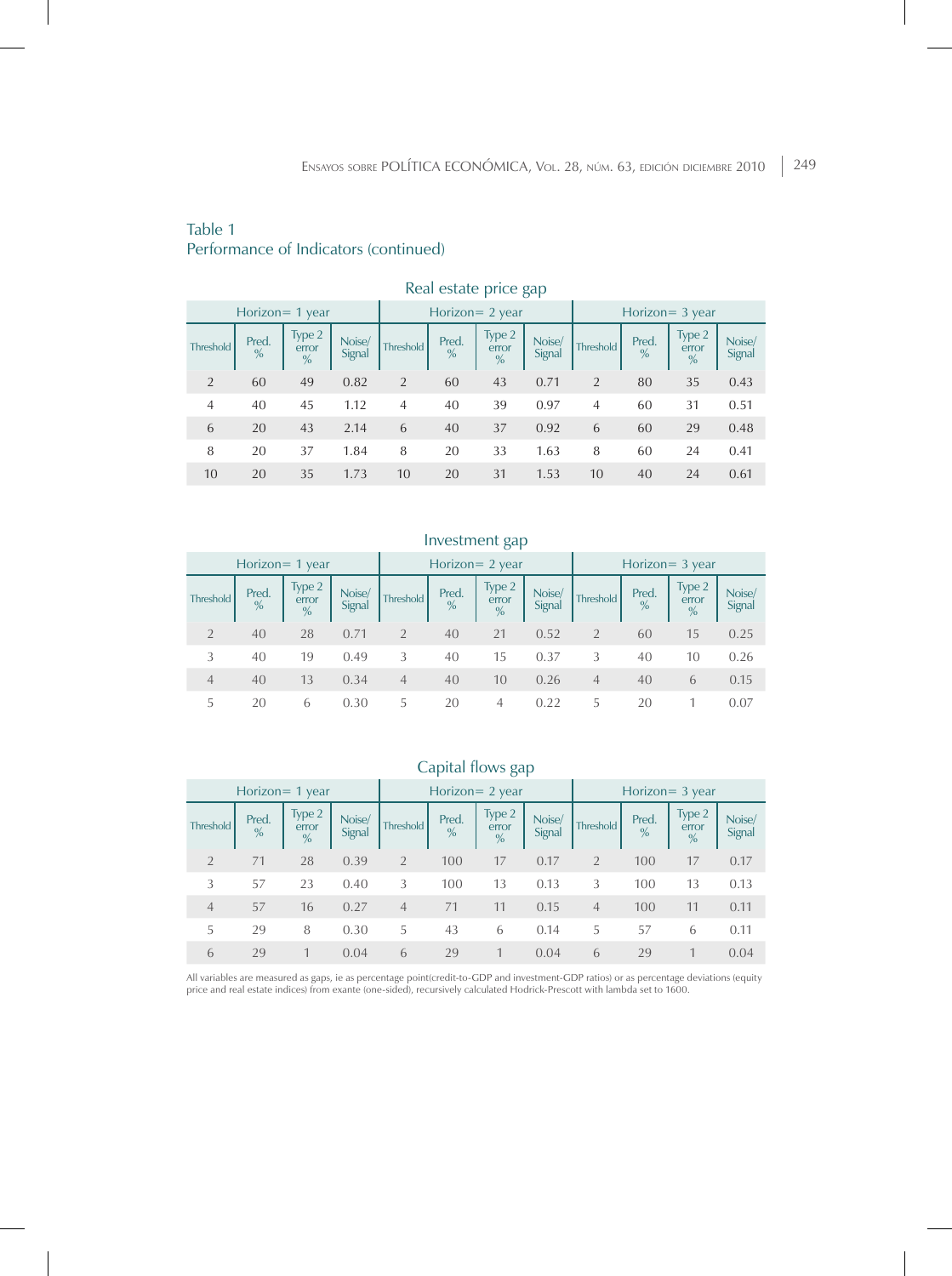# Table 2

# Performance of Joint Indicators - One Year Horizon

|                  |               | <b>Credit and Equity Prices</b> |                        |                   | <b>Credit and Capital Flows</b> |                  |               |                        |        |  |
|------------------|---------------|---------------------------------|------------------------|-------------------|---------------------------------|------------------|---------------|------------------------|--------|--|
| Threshold for    |               | Pred.                           | Type 2                 | Noise/            |                                 | Threshold for    | Pred.         | Type 2                 | Noise/ |  |
| Capital<br>flows | Equity<br>gap | $\frac{9}{6}$                   | error<br>$\frac{0}{0}$ | Signal            | Credit<br>gap                   | Capital<br>flows | $\frac{0}{0}$ | error<br>$\frac{9}{6}$ | Signal |  |
| 3                | 10            | 40                              | 9                      | 0.22              | 3                               | $\overline{2}$   | 80            | 15                     | 0.19   |  |
| 3                | 20            | 20                              | $\overline{4}$         | 0.22              | 3                               | 3                | 60            | 10                     | 0.17   |  |
| 3                | 30            | 20                              | 3                      | 0.15              | 3                               | $\overline{4}$   | 60            | 7                      | 0.12   |  |
| 3                | 40            | $\Omega$                        | $\mathbf{1}$           | $\qquad \qquad =$ | 3                               | $\overline{5}$   | 40            | $\mathbf{1}$           | 0.04   |  |
| $\overline{4}$   | 10            | 40                              | 9                      | 0.22              | $\overline{4}$                  | $\overline{2}$   | 60            | 15                     | 0.25   |  |
| $\overline{4}$   | 20            | 20                              | $\overline{4}$         | 0.22              | $\overline{4}$                  | 3                | 40            | 10                     | 0.26   |  |
| $\overline{4}$   | 30            | 20                              | 3                      | 0.15              | $\overline{4}$                  | $\overline{4}$   | 40            | $\overline{7}$         | 0.19   |  |
| $\overline{4}$   | 40            | $\overline{0}$                  | $\mathbf{1}$           |                   | $\overline{4}$                  | 5                | 20            | $\mathbf{1}$           | 0.07   |  |
| 5                | 10            | 40                              | 6                      | 0.15              | 5                               | $\overline{2}$   | 60            | 10                     | 0.17   |  |
| 5                | 20            | 20                              | $\overline{4}$         | 0.22              | 5                               | 3                | 40            | $\overline{7}$         | 0.19   |  |
| 5                | 30            | 20                              | 3                      | 0.15              | 5                               | $\overline{4}$   | 40            | 4                      | 0.11   |  |
| 5                | 40            | $\Omega$                        | $\mathbf{1}$           |                   | 5                               | 5                | 20            | $\Omega$               | 0.00   |  |

|                | <b>Capital Flows and Equity Prices</b> |                |                        | Credit and Investment    |                |                   |               |                        |        |
|----------------|----------------------------------------|----------------|------------------------|--------------------------|----------------|-------------------|---------------|------------------------|--------|
|                | Threshold for                          | Pred.          | Type 2                 | Noise/                   | Threshold for  |                   | Pred.         | Type 2                 | Noise/ |
| Credit<br>gap  | Equity<br>gap                          | $\frac{0}{0}$  | error<br>$\frac{0}{0}$ | Signal                   | Credit<br>gap  | Investment<br>gap | $\frac{0}{0}$ | error<br>$\frac{0}{0}$ | Signal |
| $\overline{2}$ | 10                                     | 40             | 22                     | 0.56                     | 3              | $\overline{2}$    | 25            | 22                     | 0.88   |
| $\overline{2}$ | 20                                     | 20             | 15                     | 0.75                     | 3              | 3                 | 25            | 20                     | 0.80   |
| $\overline{2}$ | 30                                     | 20             | 13                     | 0.67                     | 3              | $\overline{4}$    | 25            | 18                     | 0.72   |
| $\overline{2}$ | 40                                     | $\mathbf{0}$   | 9                      | $\overline{\phantom{a}}$ | 3              | 5                 | 25            | 16                     | 0.64   |
| 3              | 10                                     | 40             | 21                     | 0.52                     | $\overline{4}$ | $\overline{2}$    | 25            | 18                     | 0.72   |
| 3              | 20                                     | 20             | 13                     | 0.67                     | $\overline{4}$ | 3                 | 25            | 16                     | 0.64   |
| 3              | 30                                     | 20             | 12                     | 0.60                     | $\overline{4}$ | $\overline{4}$    | 25            | 14                     | 0.56   |
| 3              | 40                                     | $\Omega$       | 9                      |                          | $\overline{4}$ | 5                 | 25            | 12                     | 0.48   |
| $\overline{4}$ | 10                                     | 40             | 18                     | 0.45                     | 5              | $\overline{2}$    | 25            | 14                     | 0.56   |
| $\overline{4}$ | 20                                     | 20             | 12                     | 0.60                     | 5              | 3                 | 25            | 12                     | 0.48   |
| $\overline{4}$ | 30                                     | 20             | 10                     | 0.52                     | 5              | $\overline{4}$    | 25            | 10                     | 0.40   |
| $\overline{4}$ | 40                                     | $\overline{0}$ | $\overline{7}$         |                          | 5              | 5                 | 25            | 8                      | 0.32   |

All variables are measured as gaps, ie as percentage point (credit-to-GDP and investment-GDP ratios) or as percentage deviations (equity<br>price and real estate indices) from exante (one-sided), recursively calculated Hodric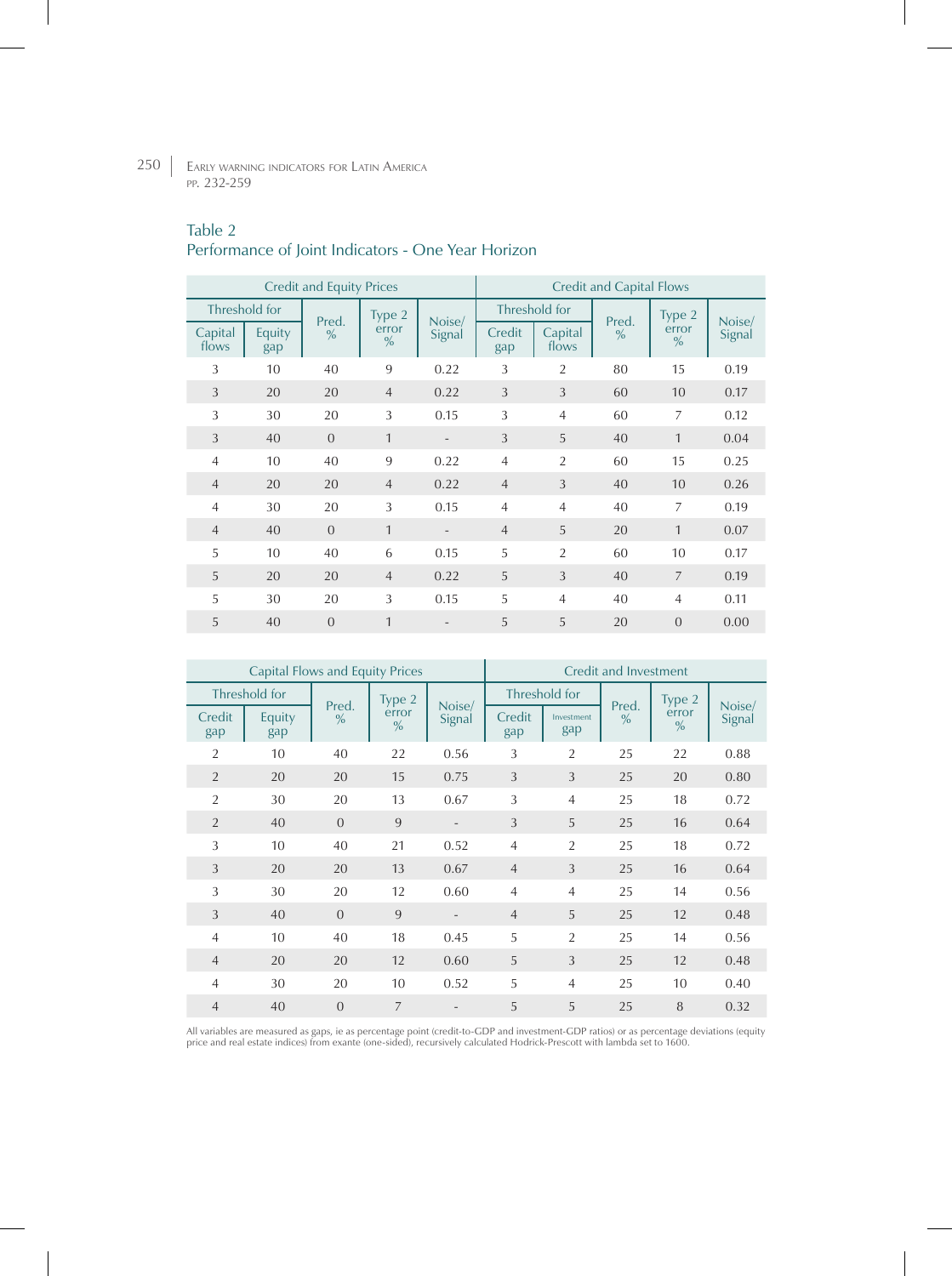|                   | Threshold:<br>Credit gap $= 3\%$ points |                                  |                  | Threshold:<br>Credit gap $= 3\%$ points<br>Equity Price gap $= 10\%$<br>points |                                  |                  | Threshold:<br>Credit gap $=$ 3% points<br>Capital flows $gap = 4\%$<br>points |                                  |                  |
|-------------------|-----------------------------------------|----------------------------------|------------------|--------------------------------------------------------------------------------|----------------------------------|------------------|-------------------------------------------------------------------------------|----------------------------------|------------------|
| Horizont<br>years | Pred.<br>$\%$                           | Type 2<br>error<br>$\frac{9}{6}$ | Noise/<br>Signal | Pred.<br>$\%$                                                                  | Type 2<br>error<br>$\frac{0}{0}$ | Noise/<br>Signal | Pred.<br>$\frac{9}{6}$                                                        | Type 2<br>error<br>$\frac{9}{6}$ | Noise/<br>Signal |
|                   | 80                                      | 30                               | 0.37             | 60                                                                             | 7                                | 0.12             | 40                                                                            | 9                                | 0.22             |
| $\mathcal{P}$     | 80                                      | 24                               | 0.30             | 80                                                                             | 4                                | 0.06             | 40                                                                            |                                  | 0.19             |
| 3                 | 100                                     | 19                               | 0.19             | 100                                                                            | 3                                | 0.03             | 60                                                                            | 6                                | 0.10             |

# Table 3 Performance of Joint Indicators at Different Horizons



![](_page_19_Figure_4.jpeg)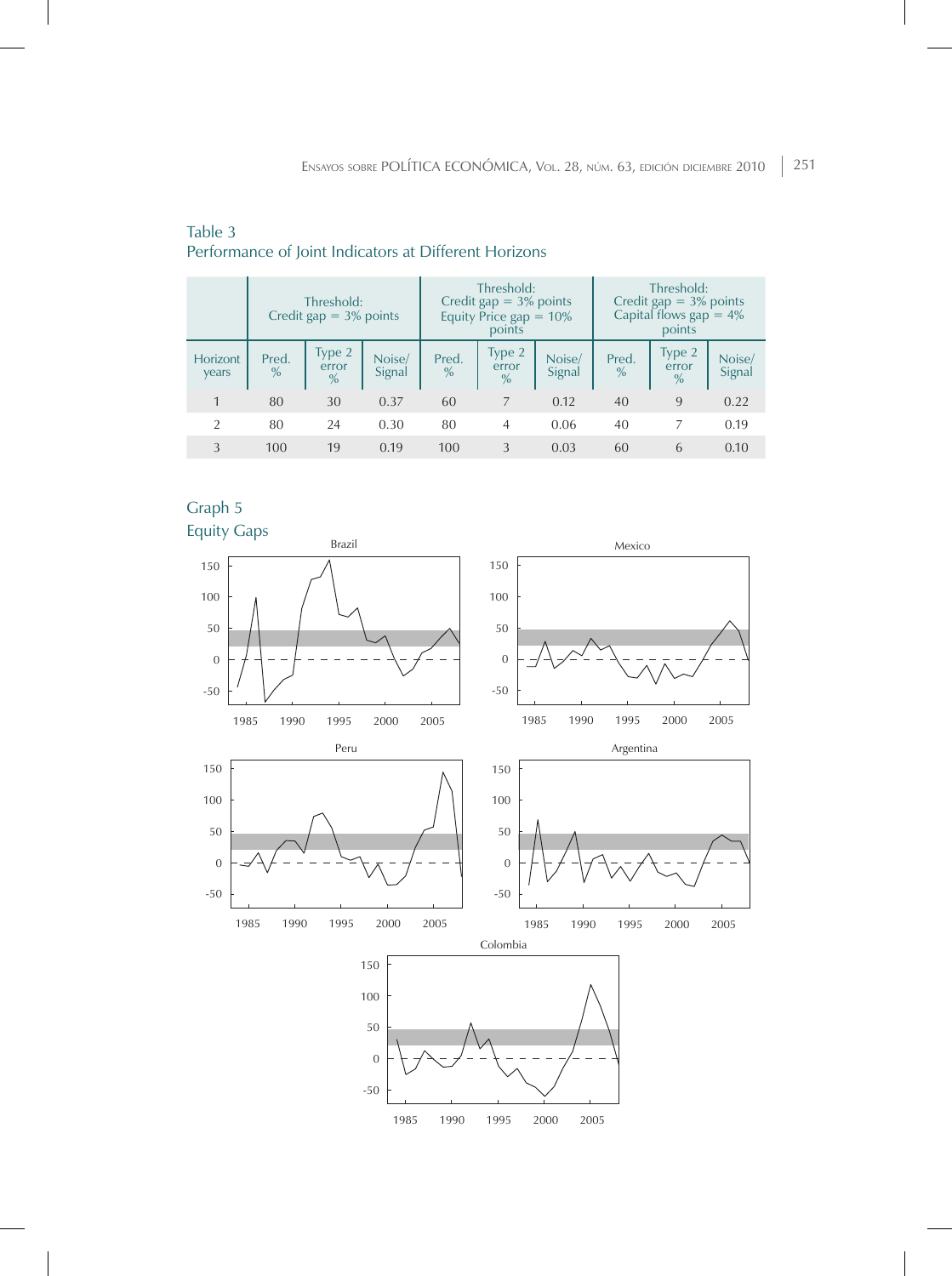# Graph 6 Credit Gaps

![](_page_20_Figure_2.jpeg)

![](_page_20_Figure_3.jpeg)

Graph 7 Capital Flows Gap

![](_page_20_Figure_5.jpeg)

![](_page_20_Figure_6.jpeg)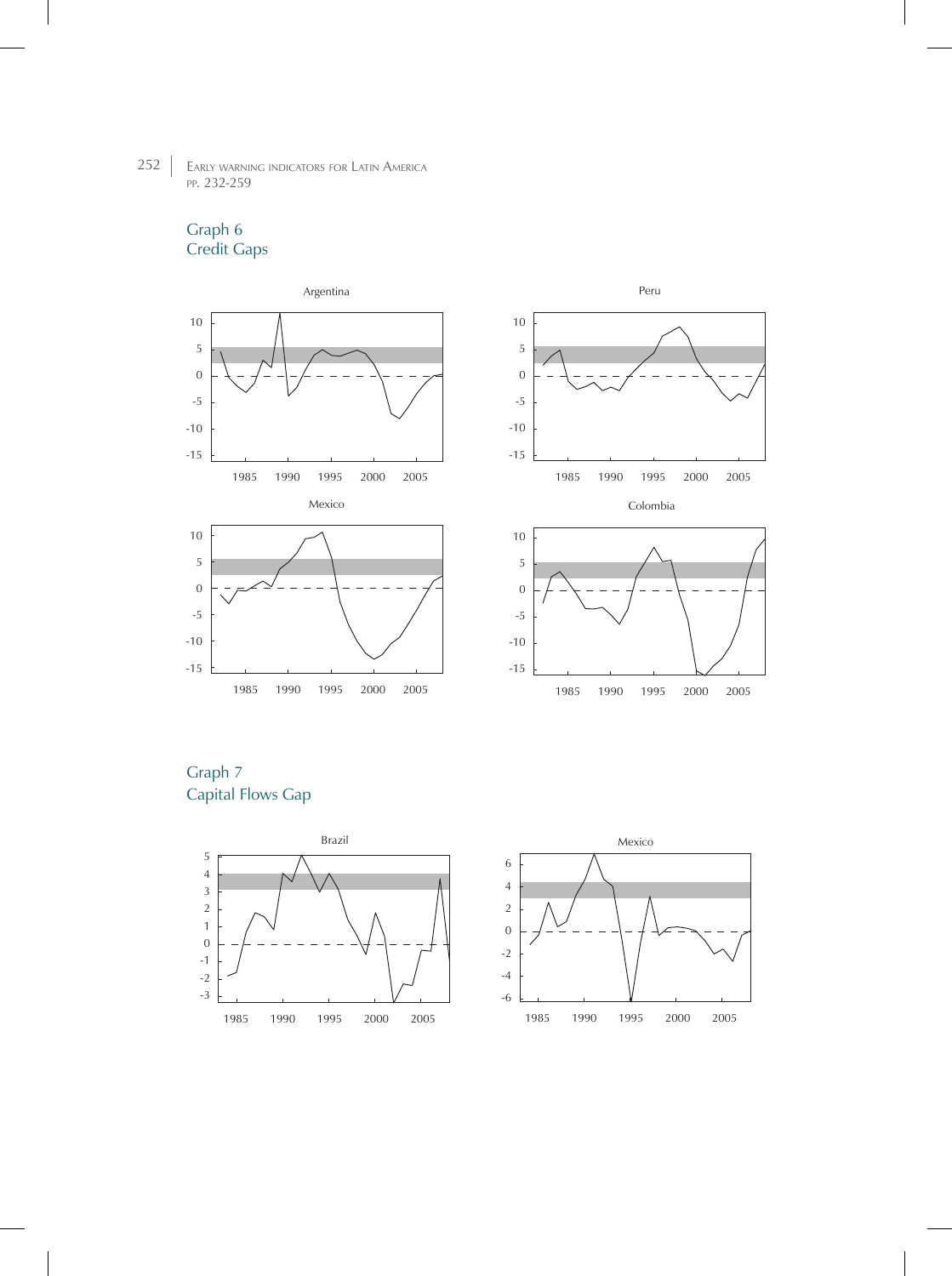![](_page_21_Figure_1.jpeg)

![](_page_21_Figure_2.jpeg)

# VI. Final remarks

This paper has ratified the conclusion derived from other works (Borio and Drehmann 2009a, among others) that it is possible to advance in the construction of simple leading indicators that can be used to monitor the buildup of risk taking in an economy. Along the lines of these works, the paper also underlines the importance of variables such as credit and asset (equity) prices as components of those leading indicators.

However, a further step is taken here by showing that, given the particular characteristics of emerging economies, the flows of capital from abroad should play a crucial role in any attempt to construct a framework for financial stability in these countries.

These findings give rise to at least two implications.

From the analytical point of view, the fact that capital flows can be regarded as an exogenous element or a trigger of boom and bust cycles in emerging economies does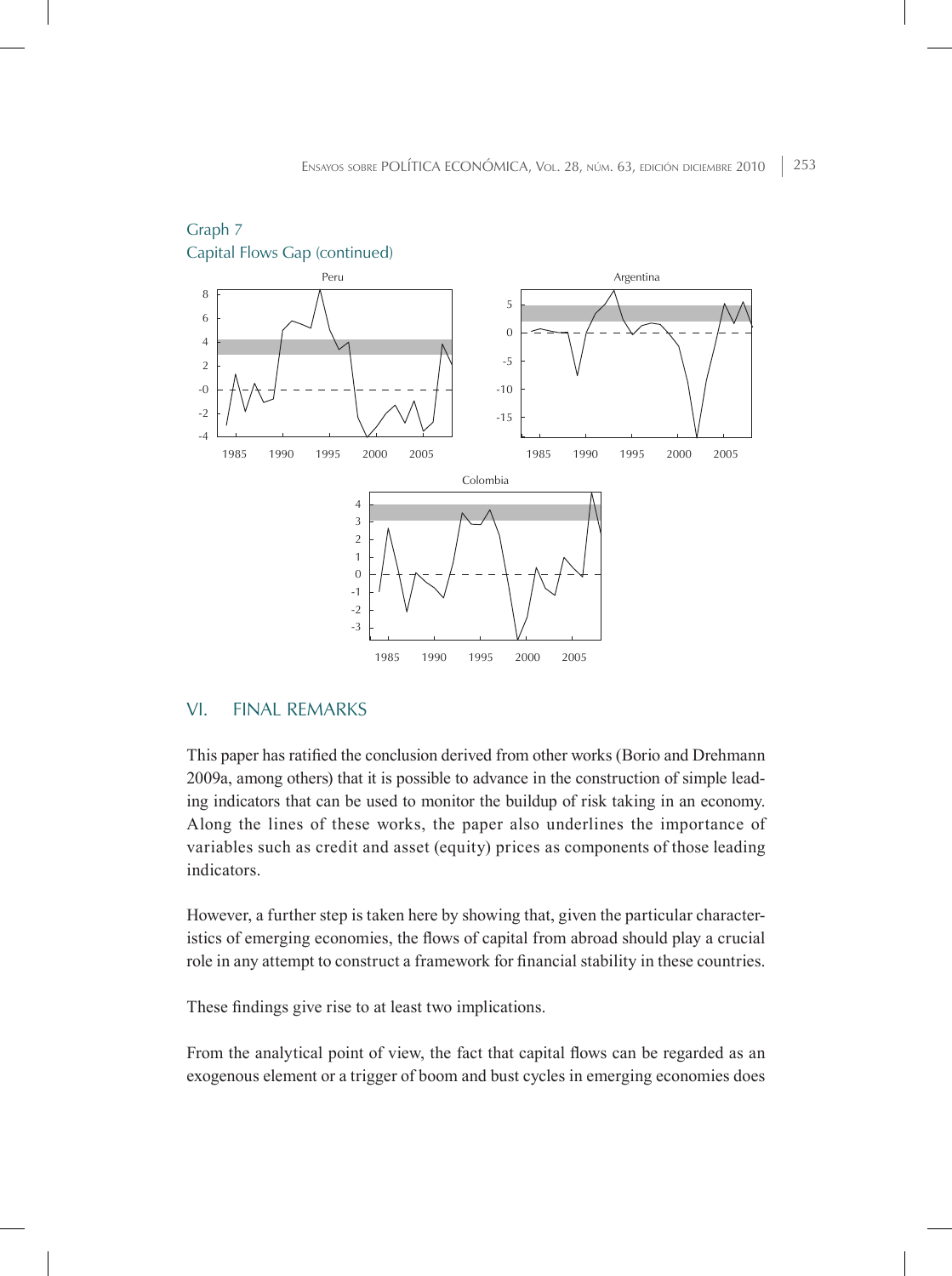> not contradict the "endogenous cycle view" behind the design of leading indicators. What proponents of this view stress is the cumulative and feedback mechanisms that lead to risk taking and, therefore, to the buildup of financial imbalances that may eventually lead to financial distress.

> From a policy perspective, this paper widens the scope of the macroprudential orientation of financial regulation and supervision when considerations of financial stability are taken into account.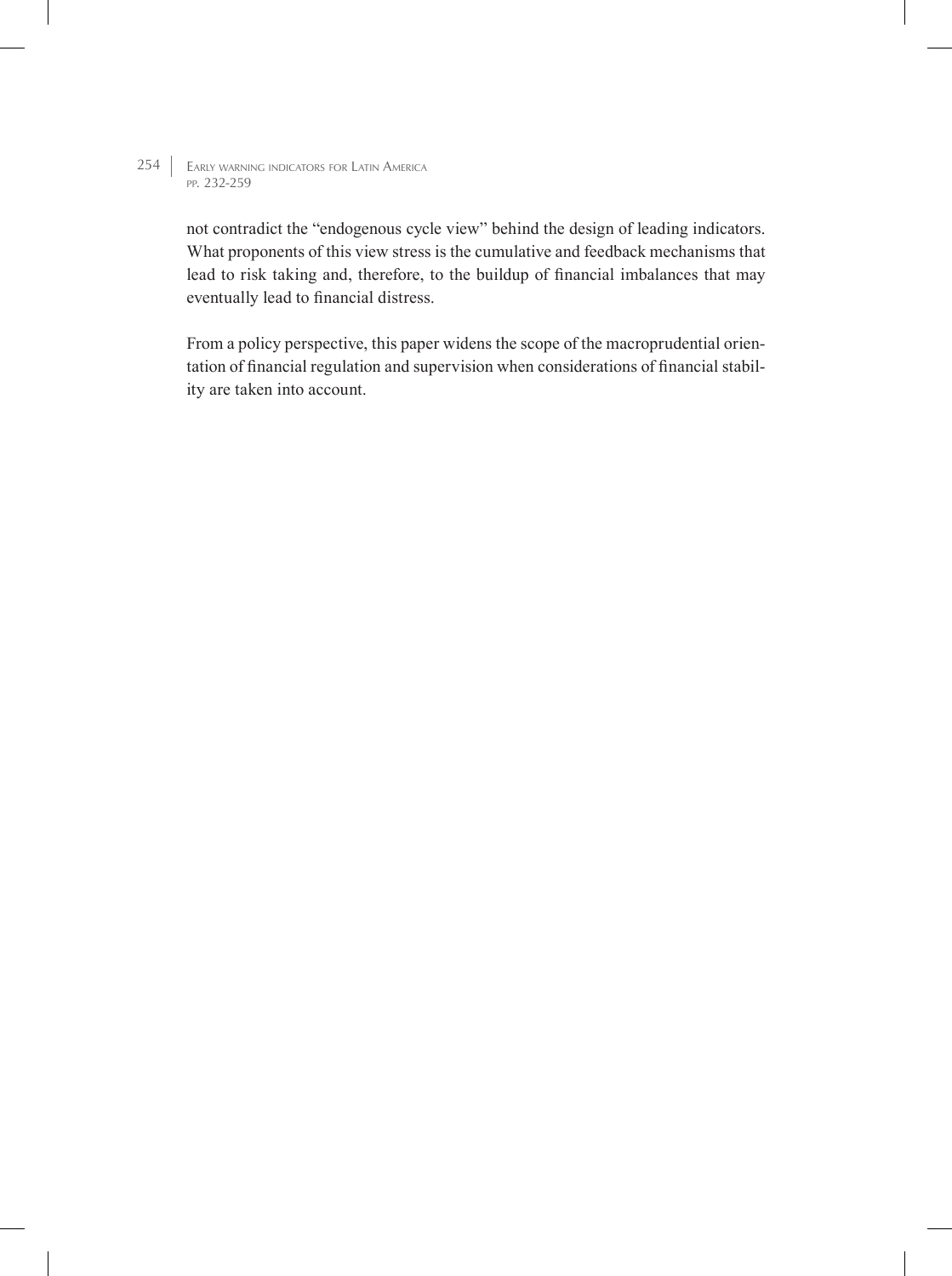## **REFERENCES**

- 1. Bernanke, B.; Gertler, M.; Gilchrist, S. "The Financial Accelerator in a Quantitative Business Cycle Framework", in M. Woodford and J. Taylor (eds.) *Handbook of Macroeconomics*, Amsterdam, North Holland, pp. 1341-1393, 1999.
- 2. Borio, C.; Furfine, C.; Lowe, P. "Procyclicality of Financial Systems and Financial Stability", BIS Working Papers, no.1, Bank for International Settlements, 2001.
- 3. Borio, C.; Lowe, P. "Asset Prices, Financial and Monetary Stability: Exploring the Nexus", Working Paper, BIS Working Papers, no. 114, Bank for International Settlements, 2002.
- 4. Borio, C.; Drehmann, M. "Towards an Operational Framework for Financial Stability: "Fuzzy" Measurement and its Consequences", Working Paper, BIS Working Papers, no. 284, Bank for International Settlements, 2009a.
- 5. Borio, C.; Drehmann, M. "Assessing the Risk of Banking Crises – Revisited", *BIS Quarterly Review*, marzo, Bank for International Settlements, pp. 29-46, 2009b.
- 6. Céspedes, L. F.; Chang, R.; Velasco, A. "Balance Sheets and Exchange Rate Policy", *American Economic Review*, vol. 94, no. 4, American Economic Association, pp. 1183-1193, 2004.
- 7. Claessens, S.; Kose, A.; Terrones, M. "What Happens During Recessions, Crunches and Busts?", Discussion Paper, CEPR Discussion Papers, no. 7085, C.E.P.R. Discussion Papers, 2008.
- 8. Dib, A.; Christensen, I. "The Financial Accelerator in an Estimated New Keynesian Model", *Review of Economic Dynamics*, vol. 11, no. 1, Elsevier, pp. 155-178, 2008.
- 9. Gertler, M.; Gilchrist, S.; Natalucci, F. "External Constraints on Monetary Policy and the Financial Accelerator", *Journal of Money, Credit and Banking,* vol.39, no.2-3, Blackwell Publishing, pp. 295-330, 2007.
- 10. Greenspan, A. "The Crisis", Brookings International Institute, 2010.
- 11. Gruben, W.; Welch, J. "Banking and Currency Crisis Recovery: Brazil's Turnaround of 1999", *Economic and Financial Policy Review,* fourth quarter, pp. 12-23, 2001.
- 12. Herrera, S.; Perry, G. "Tropical Bubbles: Asset Prices in Latin America, 1980-2001", in W. Hunter; G. Kaufman and M. Pomerlano (eds.) *Asset Price Bubbles: The Implications for Monetary, Regulatory and International Policies,* Cambridge, MIT Press, pp. 127-162, 2003.
- 13. International Monetary Fund, "Lessons from Asset Price Fluctuations for Monetary Policy", *World Economic Outlook*, no. octubre, pp. 93- 120, 2009.
- 14. Kamisnky, G.; Reinhart, C. "The Twin Crises: The Causes of Banking and Balance-of-Payments Problems", *American Economic Review*, vol. 89, no. 3, American Economic Association, pp. 473-500, 1999.
- 15. Kiyotaki, N.; Moore, J. "Credit Cycles", *Journal of Political Economy*, vol. 105, no. 2, University of Chicago Press, pp. 211-248, 1997.
- 16. López, M.; Prada, J. D.; N. Rodríguez, N. "Financial Accelerator Mechanism in a Small Open Economy", Borradores de Economía, no. 525, Bogotá, Banco de la República de Colombia, 2008.
- 17. Mendoza E.; Terrones, M. "An Anatomy of Credit Booms: Evidence from Macro Aggregates and Micro Data", Working Paper, NBER Working Papers, no. 14049, National Bureau of Economic Research, 2008,
- 18. Reinhart, C.; Rogoff, K. "Banking Crises: An Equal Opportunity Menace", Working Paper, NBER Working Papers, no. 14587, National Bureau of Economic Research, 2008.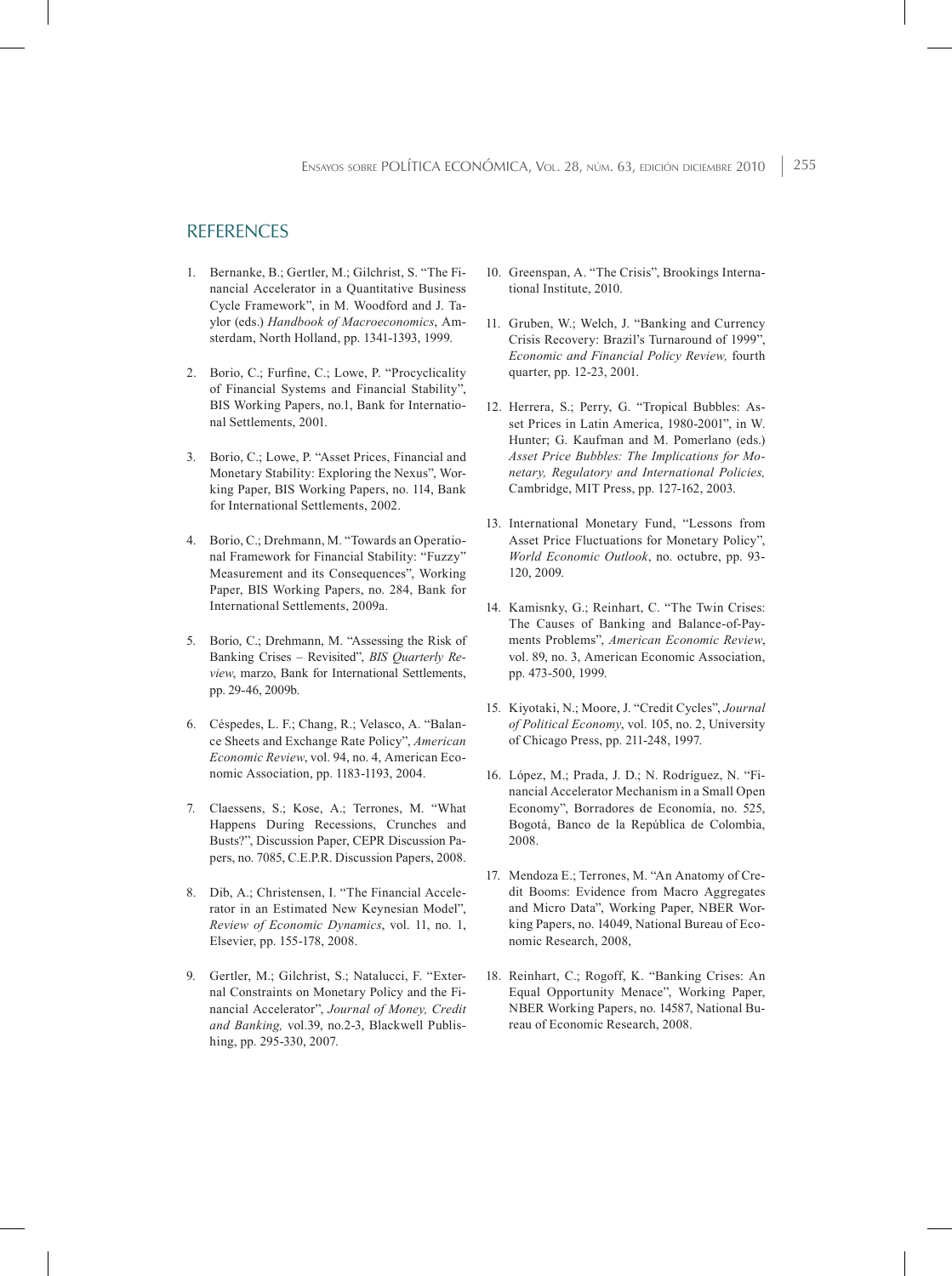- 256 | EARLY WARNING INDICATORS FOR LATIN AMERICA pp. 232-259
	- 19. Rojas J.; Costa, E. "Movilidad de capitales y crisis bancarias en el Perú, 1990-2000", Mimeo, CIES, 2002.
	- 20. Tenjo, F.; Charry, L.; López, M.; Ramírez, J.M. "Acelerador financiero y ciclos económicos en Colombia: un ejercicio exploratorio", Borradores de Economía, no. 451, Bogotá, Banco de la República de Colombia, 2007.
- 21. Tovar, C. "Devaluations, Output and The Balance Sheet Effect: A Structural Econometric Analysis", Working Paper, BIS Working Papers, no. 215, Bank for International Settlements, 2006.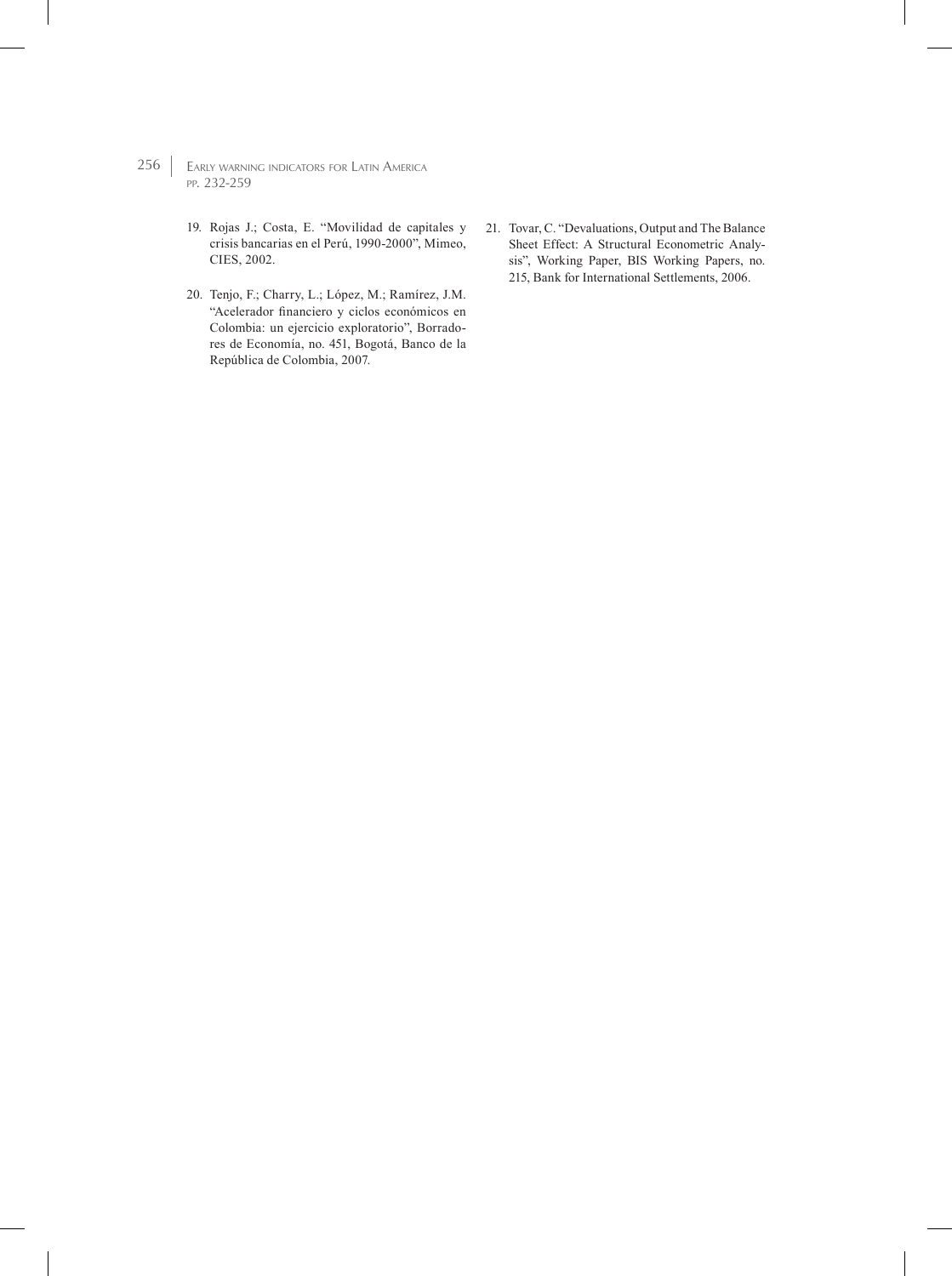#### Appendix 1 Description of Variables and Sources

| Country                       | Description                         | Source                                      |  |  |  |  |  |
|-------------------------------|-------------------------------------|---------------------------------------------|--|--|--|--|--|
| <b>Equity Prices Indices</b>  |                                     |                                             |  |  |  |  |  |
| Argentina                     | Merval index                        | Banco Central de la República Argentina     |  |  |  |  |  |
| Brazil                        | Iboespa index                       | Central Bank of Brazil                      |  |  |  |  |  |
| Peru                          | Stock market index                  | Banco Central de Reserva del Perú           |  |  |  |  |  |
| Colombia                      | Stock market index                  | Banco de la República                       |  |  |  |  |  |
| Mexico                        | Stock market index                  | Banco de México                             |  |  |  |  |  |
| <b>Housing Prices Indices</b> |                                     |                                             |  |  |  |  |  |
| Argentina                     | New Apartments                      | Banco Central de la República Argentina     |  |  |  |  |  |
| Brazil                        | <b>INCC</b> - Total Average         | Central Bank of Brazil                      |  |  |  |  |  |
| Colombia                      | New Housing                         | Banco de la República                       |  |  |  |  |  |
| Credit as pertcentage of GDP  |                                     |                                             |  |  |  |  |  |
| All Countries                 | Credit to private sector/nomial GDP | <b>Central Banks</b>                        |  |  |  |  |  |
| <b>Capital Flows</b>          |                                     |                                             |  |  |  |  |  |
| All countries                 | Capital and financial account, net  | CEPAL 1980-2005,<br>Central Banks 2005-2008 |  |  |  |  |  |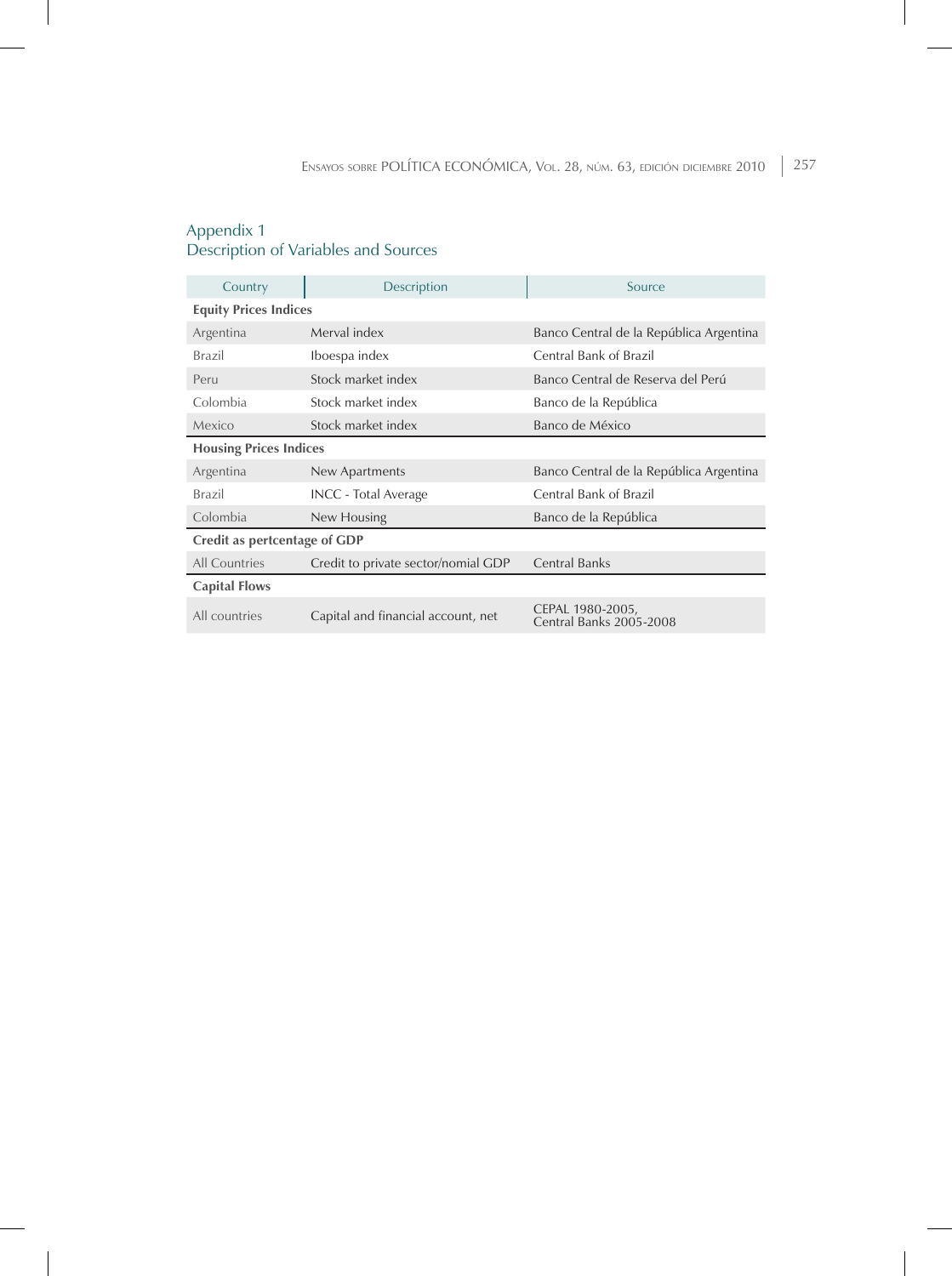258 Early warning indicators for Latin America pp. 232-259

# Appendix 2

# Correlations of Equity Prices with Aggregate Variables

|                  | $EP(t-2)$ | $EP(t-1)$ | <b>FP</b> | $EP(t+1)$ | $EP(t+2)$ |
|------------------|-----------|-----------|-----------|-----------|-----------|
| Colombia         |           |           |           |           |           |
| Investment/GDP   | 0.63      | 0.74      | 0.59      | 0.37      | 0.10      |
| Credit/GDP       | 0.76      | 0.56      | 0.14      | $-0.27$   | $-0.53$   |
| CapitalFlows/GDP | 0.61      | 0.50      | 0.19      | 0.04      | $-0.12$   |
| Argentina        |           |           |           |           |           |
| Investment/GDP   | 0.31      | 0.34      | 0.36      | 0.24      | 0.00      |
| Credit/GDP       | 0.09      | 0.03      | 0.03      | $-0.46$   | $-0.37$   |
| CapitalFlows/GDP | 0.34      | 0.36      | 0.25      | 0.25      | 0.07      |
| <b>Brazil</b>    |           |           |           |           |           |
| Investment/GDP   | $-0.09$   | $-0.09$   | $-0.27$   | $-0.40$   | $-0.23$   |
| Credit/GDP       | n.a       | n.a       | n.a       | n.a       | n.a       |
| CapitalFlows/GDP | 0.17      | 0.45      | 0.54      | 0.47      | 0.45      |
| Peru             |           |           |           |           |           |
| Investment/GDP   | 0.59      | 0.46      | 0.07      | $-0.18$   | $-0.37$   |
| Credit/GDP       | 0.19      | $-0.08$   | $-0.43$   | $-0.59$   | $-0.65$   |
| CapitalFlows/GDP | 0.46      | 0.49      | 0.26      | 0.00      | 0.05      |
| Mexico           |           |           |           |           |           |
| Investment/GDP   | n.a       | n.a       | n.a       | n.a       | n.a       |
| Credit/GDP       | 0.61      | 0.59      | 0.39      | 0.14      | $-0.07$   |
| CapitalFlows/GDP | $-0.03$   | 0.03      | 0.23      | 0.03      | 0.00      |

Source: author´s calculations

 $\overline{\phantom{a}}$